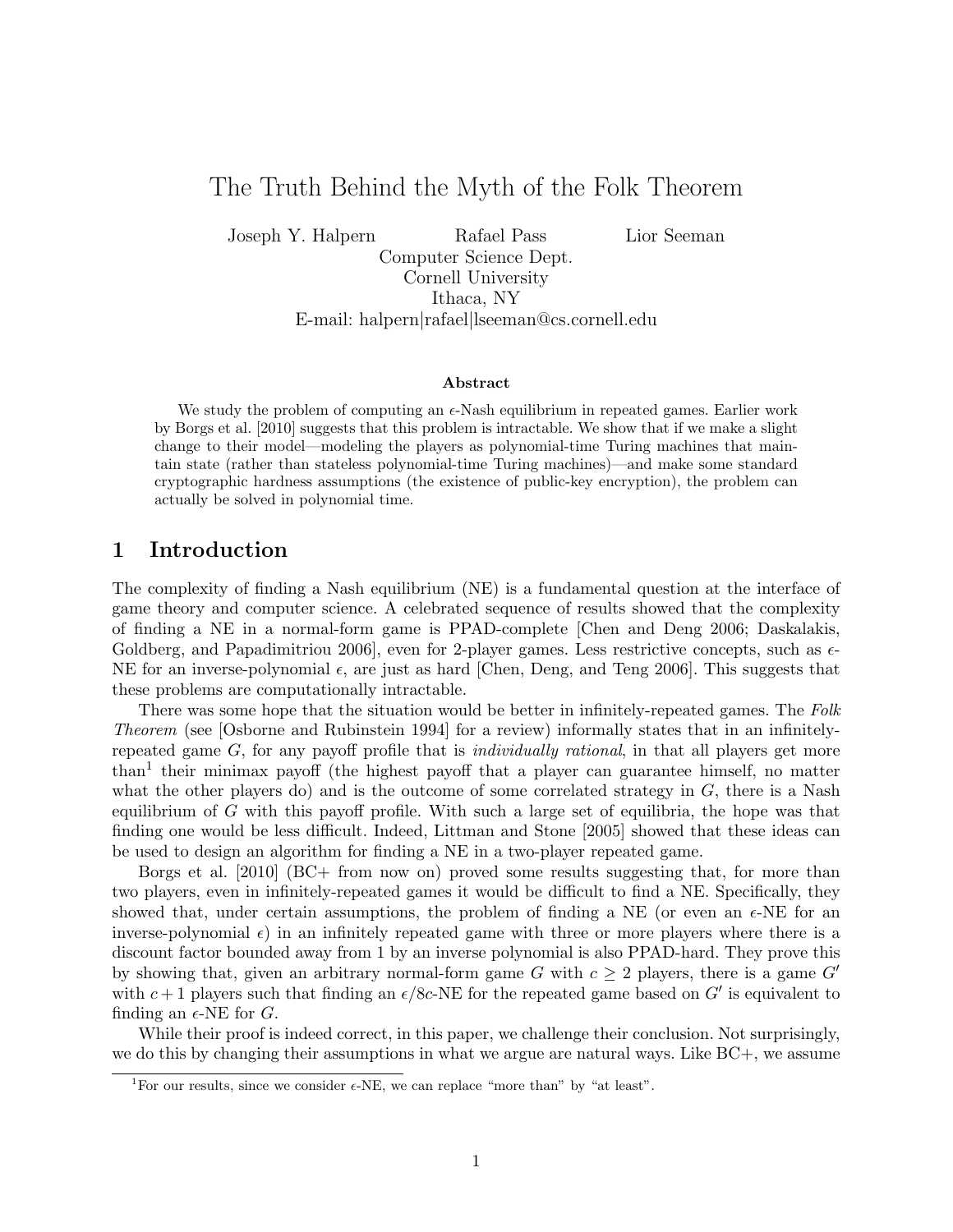that players are resource bounded.<sup>2</sup> Formally, we view players as probabilistic<sup>3</sup> polynomial-time Turing machines (PPT TMs). We differ from BC+ in two key respects. First, BC+ implicitly assume that players have no memory: they cannot remember computation from earlier rounds. By way of contrast, we allow players to have a bounded (polynomial) amount of memory. This allows players to remember the results of a few coin tosses from earlier rounds, and means that we can use some cryptography (making some standard cryptographic assumptions) to try to coordinate the players. We stress that this coordination happens in the process of the game play, not through communication. That is, there are no side channels; the only form of "communication" is by making moves in the game. We call such TMs stateful, and the BC+ TMs stateless. Second, since we restrict to (probabilistic) polynomial-time players, we restrict the deviations that can be made in equilibrium to those that can be computed by such players; BC+ allow arbitrary deviations. Without this extra restriction, there is no real difference between stateful TMs and stateless TMs in our setting (since a player with unbounded computational power can recreate the necessary state). With these assumptions (and the remaining assumptions of the BC+ model), we show that in fact an  $\epsilon$ -NE in an infinitely-repeated game can be found in polynomial time.

Roughly speaking, the  $\epsilon$ -NE can be described as proceeding in three stages. In the first stage, the players play a sequence of predefined actions repeatedly. If some player deviates from the sequence, the second stage begins, in which the other players use their actions to secretly exchange a random seed, through the use of public-key encryption. In the third stage, the players use a correlated minimax strategy to punish the deviator forever. To achieve this correlation, the players use the secret random seed as the seed of a pseudorandom function, and use the outputs of the pseudorandom function as the source of randomness for the correlated strategy. Since the existence of public-key encryption implies the existence of pseudorandom functions, the only cryptographic assumption needed is the existence of public-key encryptions—one of the most basic cryptographic hardness assumptions.

#### 1.1 Related work

The idea of considering resource-bounded agents has a long history in game theory. It is known, for example, that cooperation is a NE of finitely-repeated prisoner's dilemma with resource-bounded players (see, e.g., [Neyman 1985; Rubinstein 1986; Papadimitriou and Yannakakis 1994]). The idea of using the structure of the game as a means of correlation is used by Lehrer [1991] to show an equivalence between NE and correlated equilbrium in certain repeated games with nonstandard information structures. The use of cryptography in game theory goes back to Urbano and Vila [2002, 2004], who also used it to do coordination between players. More recently, it has been used by, for example, Dodis, Halevi, and Rabin [2000].

The application of cryptography perhaps most closely related to ours is by Gossner [1998], who uses cryptographic techniques to show how any payoff profile that is above the players' *correlated* minimax value can be achieved in a NE of a repeated game with public communication played by computationally bounded players. In [Gossner 2000], a strategy similar to the one that we use is used to prove that, even without communication, the same result holds. Gossner's results apply only to infinitely-repeated games with 3 players and no discounting; he claims that his results do not hold for games with discounting. Gossner does not discuss the complexity of finding a strategy of the type that he shows exists.

<sup>2</sup>Although BC+ do not discuss modeling players in this way, the problem they show is NP-Hard is to find a polynomial-time TM profile that implements an equilibrium. There is an obvious exponential-time TM profile that implements an equilibrium: each TM in the profile just computes the single-shot NE and plays its part repeatedly.

 ${}^{3}$ BC+ describe their TMs as deterministic, but allow them to output a mixed strategy. As they point out, there is no difference between this formulation and a probabilistic TM that outputs a specific action; their results hold for such probabilistic TMs as well.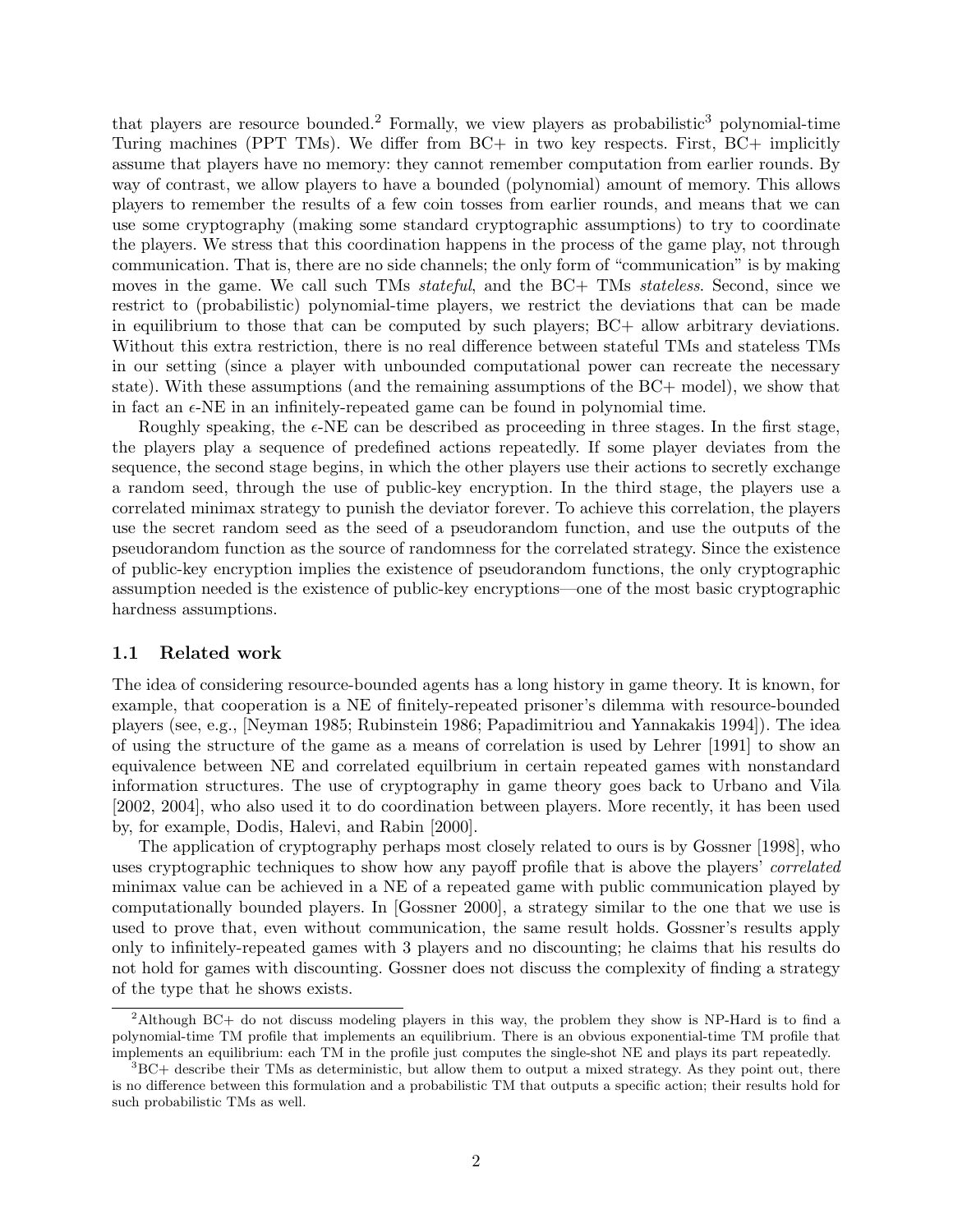Recently, Andersen and Conitzer [2013] described an algorithm for finding NE in repeated games with more than two players with high probability in *uniform games*. However, this algorithm is not guaranteed to work for all games, and uses the limit of means as its payoff criterion, and not discounting.

### 2 Preliminaries

#### 2.1 Infinitely repeated games

We define a game G as a triple  $([c], A, \vec{u})$ , where  $[c] = \{1, \ldots, c\}$  is the set of players,  $A_i$  is the set of possible actions for player  $i, A = A_1 \times \ldots \times A_c$  is the set of action profiles, and  $\vec{u} : A \to \mathbb{R}^c$  is the utility function  $(\vec{u}_i(\vec{a})$  is the utility of player i). A (mixed) strategy  $\sigma_i$  for player i is a probability distribution over  $A_i$ , that is, an element of  $\Delta(A_i)$  (where, as usual, we denote by  $\Delta(X)$  the set of probability distributions over the set X). We use the standard notation  $\vec{x}_{-i}$  to denote vector  $\vec{x}$  with its *i*th element removed, and  $(x', \vec{x}_{-i})$  to denote  $\vec{x}$  with its *i*th element replaced by x'.

**Definition 2.1.** (Nash Equilibrium)  $\sigma = (\sigma_1, ..., \sigma_c)$  is an  $\epsilon$ -NE of G if, for all players  $i \in [c]$  and all actions  $a'_i \in A_i$ ,

$$
E_{\sigma_{-i}}[u_i(a'_i, \vec{a}_{-i})] \le E_{\sigma}[u_i(\vec{a})] + \epsilon.
$$

A correlated strategy of a game G is an element  $\sigma \in \Delta(A)$ . It is a *correlated equilibrium* if, for all players  $i$ , they have no temptation to play a different action, given that the action profile was chosen according to  $\sigma$ . That is, for all players i for all  $a_i \in A_i$  such that  $\sigma_i(a_i) > 0$ ,  $E_{\sigma|a_i} u_i(a_i, \vec{a}_{-i}) \ge$  $E_{\sigma|a_i}u_i(a'_i, \vec{a}_{-i}).$ 

Player  $i$ 's minimax value in a game  $G$  is the highest payoff  $i$  can guarantee himself if the other players are trying to push his payoff as low as possible. We call the strategy  $i$  plays in this case a minimax strategy for  $i$ ; the strategy that the other players use is  $i$ 's (correlated) punishment strategy. (Of course, there could be more than one minimax strategy or punishment strategy for player i.) Note that a correlated punishment strategy can be computed using linear programming.

**Definition 2.2.** Given a game  $G = ([c], A, \vec{u})$ , the strategies  $\vec{\sigma}_{-i} \in \Delta(A_{-i})$  that minimize  $\max_{\sigma' \in \Delta(A_i)} E_{(\sigma', \vec{\sigma}_{-i})}[u_i(\vec{a})]$  are the punishment strategies against player i in G. If  $\vec{\sigma}_{-i}$  is a punishment strategy against player i, then  $mm_i(G) = \max_{a \in A_i} E_{\vec{\sigma}_{-i}}[u_i(a, a_{-i})]$  is player i's minimax value in G

Simplifying assumption: We normalize all payoffs so that each player's minimax value is 0. Since, in an equilibrium, all players get at least their minimax value, this guarantees that all players get at least 0 in a NE. We also assume that each player has at least two actions in  $G$ . (This allows us to use the actions played in the infinitely-repeated game based on  $G$  to encode bit strings.) This assumption is without loss of generality—we can essentially ignore players for whom it does not hold.

Given a normal-form game G, we define the repeated game  $G<sup>t</sup>(\delta)$  as the game in which G is played repeatedly t times (in this context, G is called the *stage game*) and  $1 - \delta$  is the discount factor (see below). Let  $G^{\infty}(\delta)$  be the game where G is played infinitely many times. An infinite history h in this game is an infinite sequence  $\langle \vec{a}^0, \vec{a}^1, \ldots \rangle$  of actions profiles. Intuitively, we can think of  $\vec{a}^t$  as the action profile played in the  $t^{\text{th}}$  stage game. We often omit the  $\delta$  in  $G^{\infty}(\delta)$  if it is not relevant to the discussion. Like BC+, we assume that  $G^{\infty}$  is fully observable, in the sense that, after each stage game, the players observe exactly what actions the other players played.

Since we consider computationally-bounded players, we take a player's strategy in  $G^{\infty}$  to be a (possibly probabilistic) Turing machine (TM), which outputs at each round an action to be played, based on its internal memory and the history of play so far. (The TMs considered in BC+ did not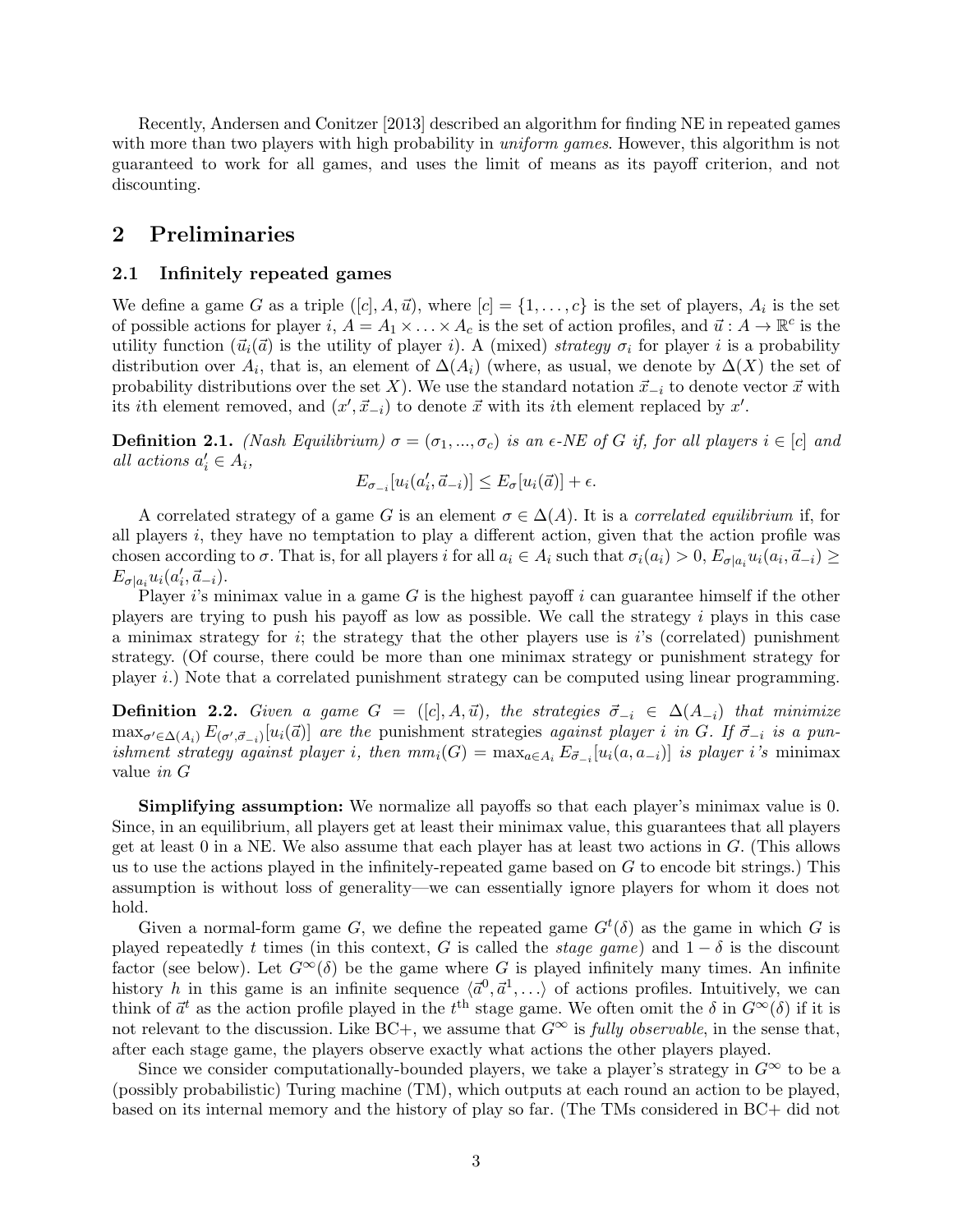have internal memory.) We consider only TMs that at round  $t$  use polynomial in  $nt$  many steps to compute the next action, where n is the maximum number of actions a player has in  $G$ . Thus, n is a measure of the size of  $G<sup>4</sup>$  Denote by  $M_i$  the TM used by player i, and let  $\vec{M} = (M_1, \ldots, M_c)$ .

Note that a profile  $\vec{M}$  induces a distribution  $\rho_{\vec{M}}$  on infinite histories of play. Let  $\rho_{\vec{M}}^t$  denote the induced distribution on  $H<sup>t</sup>$ , the set of histories of length t. (If  $t = 0$ , we take  $H<sup>0</sup>$  to consist of the unique history of length 0, namely  $\langle \rangle$ .) Player i's utility if M is played, denoted  $p_i(\vec{M})$ , is defined as follows:

$$
p_i(\vec{M}) = \delta \sum_{t=0}^{\infty} (1 - \delta)^t \sum_{h \in H^t, \vec{a} \in A} \rho_{\vec{M}}^{t+1}(h \cdot \vec{a})[u_i(\vec{a})].
$$

Thus, the discount factor is  $1 - \delta$ . Note that the initial  $\delta$  is a normalization factor. It guarantees that if  $u_i(\vec{a}) \in [b_1, b_2]$  for all joint actions  $\vec{a}$  in G, then i's utility is in  $[b_1, b_2]$ , no matter which TM profile  $\vec{M}$  is played.

We are now ready to define the notion of equilibrium we use. Intuitively, as we model players as polynomial-time TMs, we consider a profile of TMs an equilibrium in a game if there is no player and no other polynomial-time TM that gives that player a higher expected payoff (or up to an  $\epsilon$ for an  $\epsilon$ -NE).

Since we consider (probabilistic) TMs that run in polynomial time in the size of the game, we cannot consider a single game. For any fixed game, running in polynomial time in the size of the game is meaningless. Instead, we need to consider a sequence of games. This leads to the following definition.

**Definition 2.3.** An infinite sequence of strategy profiles  $\vec{M}^1, \vec{M}^2, \ldots$ , where  $\vec{M}^k = (M_1^k, ..., M_c^k)$  is an  $\epsilon$ -NE of an infinite sequence of games  $G_1^{\infty}, G_2^{\infty}, \ldots$  where the size of  $G_k$  is k if, for all players  $i \in [c]$  and all infinite sequences of polynomial-time TMs  $M^1, M^2, \ldots$  (polynomial in n and t, as discussed above), there exist  $k_0$  such that for all  $k \geq k_0$ 

$$
p_i^k(M^k, \vec{M}_{-i}^k) \le p_i^k(\vec{M}^k) + \epsilon(k).
$$

where  $p_i^k$  is the payoff of player i in game  $G_k^{\infty}$ .

We note that the equilibrium definition we use considers only deviations that can be implemented by polynomial-time TMs. This is different from both the usual definition of NE and from the definition used by BC+, who allow arbitrary deviations. The need to define polynomial-time deviation is the reason for considering sequences of games instead of a single game. There are other reasonable ways of capturing polynomial-time adversaries. As will be seen from our proof, our approach is quite robust, so our results should hold for any reasonable definition.

#### 2.2 Cryptographic definitions

For a probabilistic algorithm A and an infinite bit string r,  $A(x; r)$  denotes the output of A running on input x with randomness  $r$ ;  $A(x)$  denotes the distribution on outputs of A induced by considering  $A(x; r)$ , where r is chosen uniformly at random. A function  $\epsilon : \mathbb{N} \to [0, 1]$  is negligible if, for every constant  $c \in \mathbb{N}$ ,  $\epsilon(k) < k^{-c}$  for sufficiently large k.

In this section, when we mention a PPT algorithm, we mean a *non-uniform* PPT algorithm and, specifically, an algorithm that, in addition to its regular input, gets for every input length an additional input (of polynomial length) that is viewed as advice . It is common to assume that the cryptographic building blocks we define next and use in our constructions are secure against non-uniform PPT algorithms.

<sup>&</sup>lt;sup>4</sup>When we talk about polynomial-time algorithms, we mean polynomial in n. We could use other measures of the size of G, such as the total number of actions. Since all reasonable choices of size are polynomially related, the choice does not affect our results.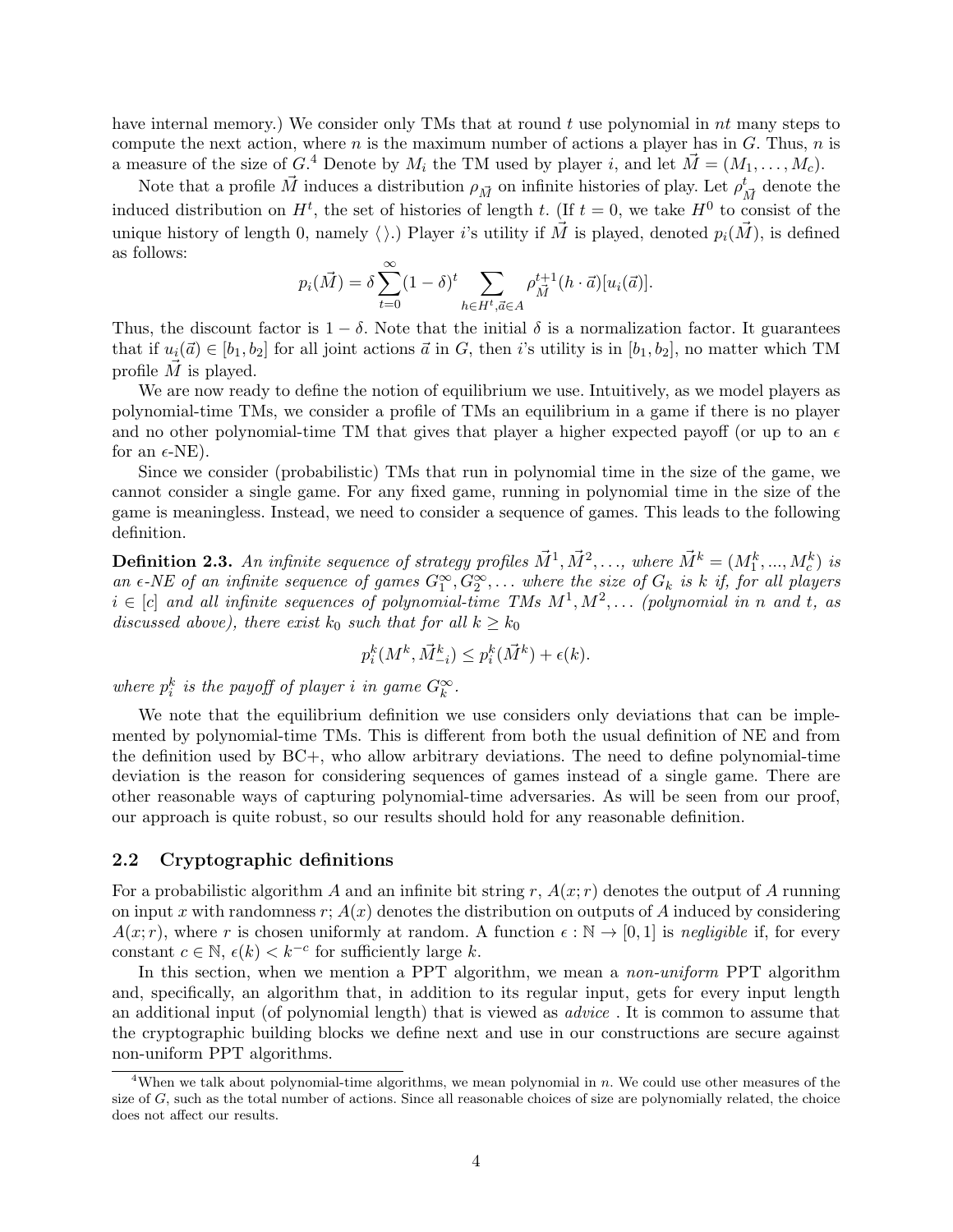#### 2.2.1 Computational Indistinguishability

**Definition 2.4.** A probability ensemble is a sequence  $X = \{X_n\}_{n\in\mathbb{N}}$  of random variables indexed by N. (Typically, in an ensemble  $X = \{X_n\}_{n\in\mathbb{N}}$ , the domain of  $X_n$  consists of strings of length n.)

We now recall the definition of computational indistinguishability [Goldwasser and Micali 1984].

**Definition 2.5.** Two probability ensembles  $\{X_n\}_{n\in\mathbb{N}}, \{Y_n\}_{n\in\mathbb{N}}$  are computationally indistinguishable if, for all PPT algorithms D, there exists a negligible function  $\epsilon$  such that, for all  $n \in \mathbb{N}$ ,

$$
|\Pr[D(1^n, X_n) = 1] - \Pr[D(1^n, Y_n) = 1]| \le \epsilon(n).
$$

To explain the Pr in the last line, recall that  $X_n$  and  $Y_n$  are random variables. Although we write  $D(1^n, X_n)$ , D is a randomized algorithm, so what  $D(1^n, X_n)$  returns depends on the outcome of random coin tosses. To be a little more formal, we should write  $D(1^n, X_n, r)$ , where r is an infinitely long random bit strong (of which D will only use a finite initial prefix). More formally, taking Pr to be the uniform distribution on bit-strings and over the value of  $X_n$  (or  $Y_n$ ), we want

 $|\Pr\left[\{r: D(1^n, X_n, r) = 1\}\right] - Pr\left[\{r: D(1^n, Y_n, r) = 1\}\right]| \leq \epsilon(n).$ 

We similarly abuse notation elsewhere in writing Pr.

We often call a PPT algorithm that is supposed to distinguish between two probability ensembles a distinguisher.

#### 2.2.2 Pseudorandom Functions

**Definition 2.6.** A function ensemble is a sequence  $F = \{F_n\}_{n \in \mathbb{N}}$  of random variables such that the range of  $F_n$  is the set of functions mapping n-bit strings to n-bit strings. The uniform function ensemble, denoted  $H = \{H_n\}_{n\in\mathbb{N}}$ , has  $H_n$  uniformly distributed over the set of all functions mapping n-bit strings to n-bit strings.

We have the same notion of computational indistinguishablity for function ensembles as we had for probability ensembles, only that the distinguisher is now an oracle machine, meaning that it can query the value of the function at any point with one computation step, although it does not have the full description of the function. (See [Goldreich 2001] for a detailed description.)

We now define *pseudorandom functions* (see [Goldreich, Goldwasser, and Micali 1986]). Intuitively, this is a family of functions indexed by a seed, such that it is hard to distinguish a random member of the family from a truly randomly selected function.

Definition 2.7. A pseudorandom function ensemble (PRF) is a set  ${f_s: \{0,1\}^{|s|} \rightarrow \{0,1\}^{|s|}\}_{s \in \{0,1\}^*}$  such that the following conditions hold:

- (easy to compute)  $f_s(x)$  can be computed by a PPT algorithm that is given s and x;
- (pseudorandom) the function ensemble  $F = \{F_n\}_{n \in \mathbb{N}}$ , where  $F_n$  is uniformly distributed over the multiset  $\{f_s\}_{s\in\{0,1\}^n}$ , is computationally indistinguishable from H.

We use the standard cryptographic assumption that a family of PRFs exists; this assumption is implied by the existence of one-way functions [Håstad, Impagliazzo, Levin, and Luby 1999; Goldreich, Goldwasser, and Micali 1986]. We actually require the use of a seemingly stronger notion of a PRF, which requires that an attacker getting access to polynomially many instances of a PRF (i.e.,  $f_s$  for polynomially many values of s) still cannot distinguish them from polynomially many truly random functions. Nevertheless, as we show in Appendix A, it follows using a standard "hybrid" argument that any PRF satisfies also this stronger "multi-instance" security notion.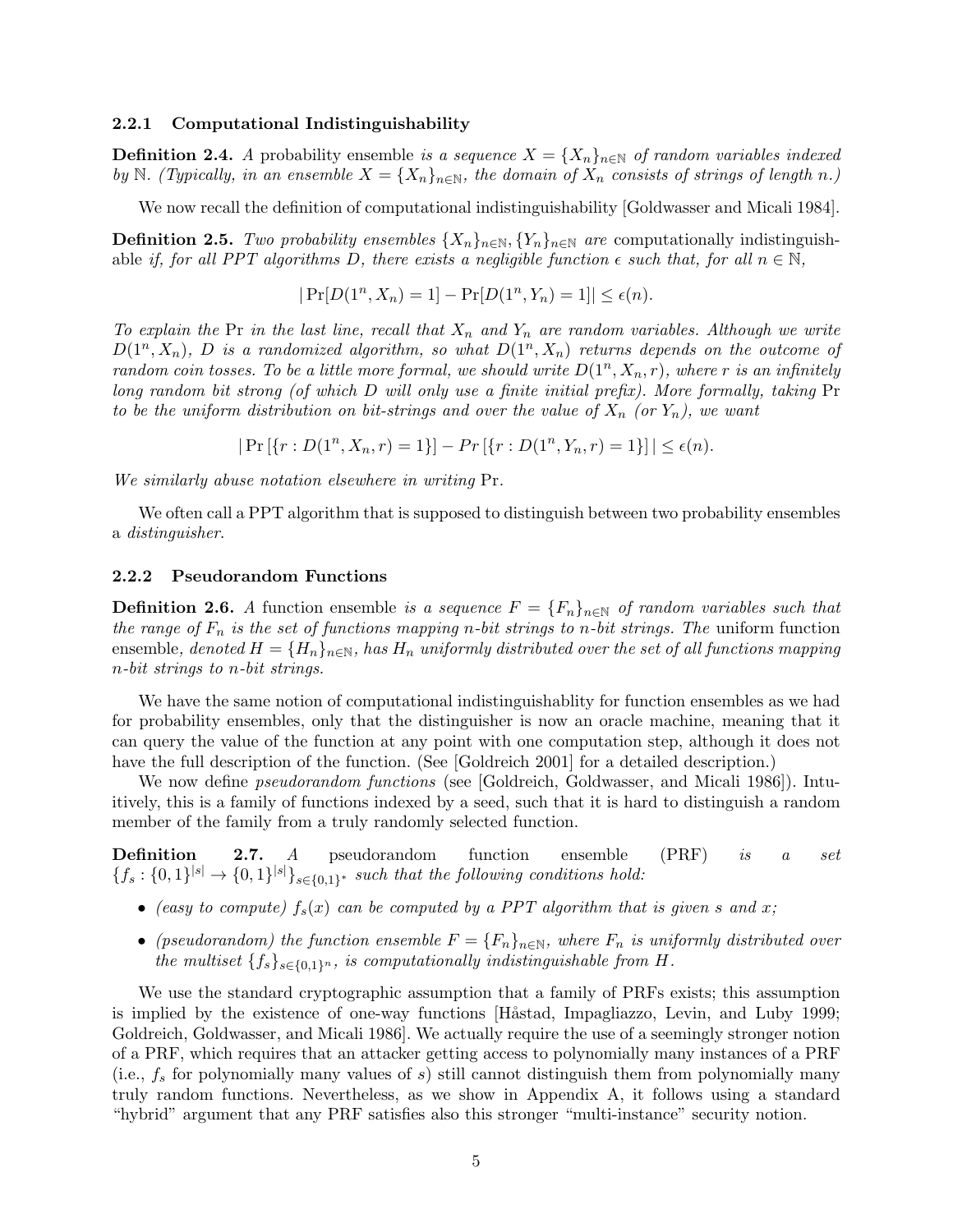#### 2.2.3 Public-key Encryption Schemes

We now define public-key encryption schemes. Such a scheme has two keys. The first is public and used for encrypting messages (using a randomized algorithm). The second is secret and used for decrypting. The keys are generated in such a way that the probability that a decrypted message is equal to the encrypted message is equal to 1. The key generation algorithm takes as input a "security parameter" k that is used to determine the security of the protocols (inuitively, no polynomial-time attacker should be able to "break" the security of the protocol except possibly with a probability that is a negligible function of  $k$ ).

We now recall the formal definitions of public-key encryption schemes [Diffie and Hellman 1976; Rivest, Shamir, and Adleman 1978; Goldwasser and Micali 1984].

Definition 2.8. Given a polynomial l, an l-bit public-key encryption scheme is a triple  $\Pi = (Gen, Enc, Dec)$  of PPT algorithms where (a) Gen takes a security parameter  $1^k$  as input and returns a (public key, private key) pair; (b) Enc takes a public key pk and a message m in a message space  $\{0,1\}^{l(k)}$  as input and returns a ciphertext  $Enc_{pk}(m)$ ; (c) Dec is a deterministic algorithm that takes a secret key sk and a ciphertext C as input and outputs  $m' = Dec_{sk}(\mathcal{C})$ , and (d)

$$
\Pr\left[\exists m \in \{0,1\}^{l(k)} \text{ such that } Dec_{sk}(Enc_{pk}(m)) \neq m\right] = 0.
$$

We next define a security notion for public-key encryption. Such a security notion considers an adversary that is characterized by two PPT algorithms,  $A_1$  and  $A_2$ . Intuitively,  $A_1$  gets as input a public key that is part of a (public key, secret key) pair randomly generated by Gen, together with a security parameter k.  $A_1$  then outputs two messages in  $\{0,1\}^k$  (intuitively, messages it can distinguish), and some side information that it passes to  $A_2$  (intuitively, this is information that  $A_2$ needs, such as the messages chosen; An example of how this is used can be seen in Appendix B).  $A_2$  gets as input the encryption of one of those messages and the side information passed on by  $A_1$ .  $A_2$  must output which of the two messages  $m_0$  and  $m_1$  the encrypted message is the encryption of (where an output of  $b \in \{0,1\}$  indicates that it is  $m_b$ ). Since  $A_1$  and  $A_2$  are PPT algorithms, the output of  $A_2$  can be viewed as a probability distribution over  $\{0,1\}$ . The scheme is secure if the two ensembles (i.e., the one generated by this process where the encryption of  $m_0$  is always given to  $A_2$ , and the one where the encryption of  $m_1$  is always given to  $A_2$ ) are indistinguishable. More formally:

**Definition 2.9** (Public-key security). An l-bit public-key encryption scheme  $\Pi = (Gen, Enc, Dec)$ is secure if, for every probabilistic polynomial-time adversary  $A = (A_1, A_2)$ , the ensembles  $\{IND_0^{\Pi}(A,k)\}_k$  and  $\{IND_1^{\Pi}(A,k)\}_k$  are computationally indistinguishable, where  $\{IND_b^{\Pi}(A,k)\}_k$  is the following PPT algorithm:

$$
IND_b^{\Pi}(A, k) := (pk, sk) \leftarrow Gen(1^k)
$$
  
\n
$$
(m_0, m_1, \tau) \leftarrow A_1(1^k, pk) \ (m_0, m_1 \in \{0, 1\}^k)
$$
  
\n
$$
C \leftarrow Enc_{pk}(m_b)
$$
  
\n
$$
o \leftarrow A_2(C, \tau)
$$
  
\nOutput o.

Intuitively, the  $\leftarrow$  above functions as an assignment statement, but it is not quite that, since the various algorithms are actually PPT algorithms, so their output is randomized. Formally,  $IND_b^{\Pi}(A, k)$ is a random variable on  $(\{0,1\}^*)^4$ . To compute  $IND_b^{\Pi}(A,k,r_1,r_2,r_3,r_4)$ , we view  $r_1$ ,  $r_2$ ,  $r_3$ , and  $r_4$ as the random bitstrings that serve as the second arguments of Gen,  $A_1$ , Enc<sub>pk</sub>, and  $A_2$ , respectively. Once we add these arguments (considering, e.g.,  $Gen(1^k, r_1)$  and  $A_1(1^k, pk, r_2)$  rather than Gen(1<sup>k</sup>) and  $A_1(1^k, pk)$ ) these algorithms become deterministic, and  $\leftarrow$  can indeed be viewed as an assignment statement.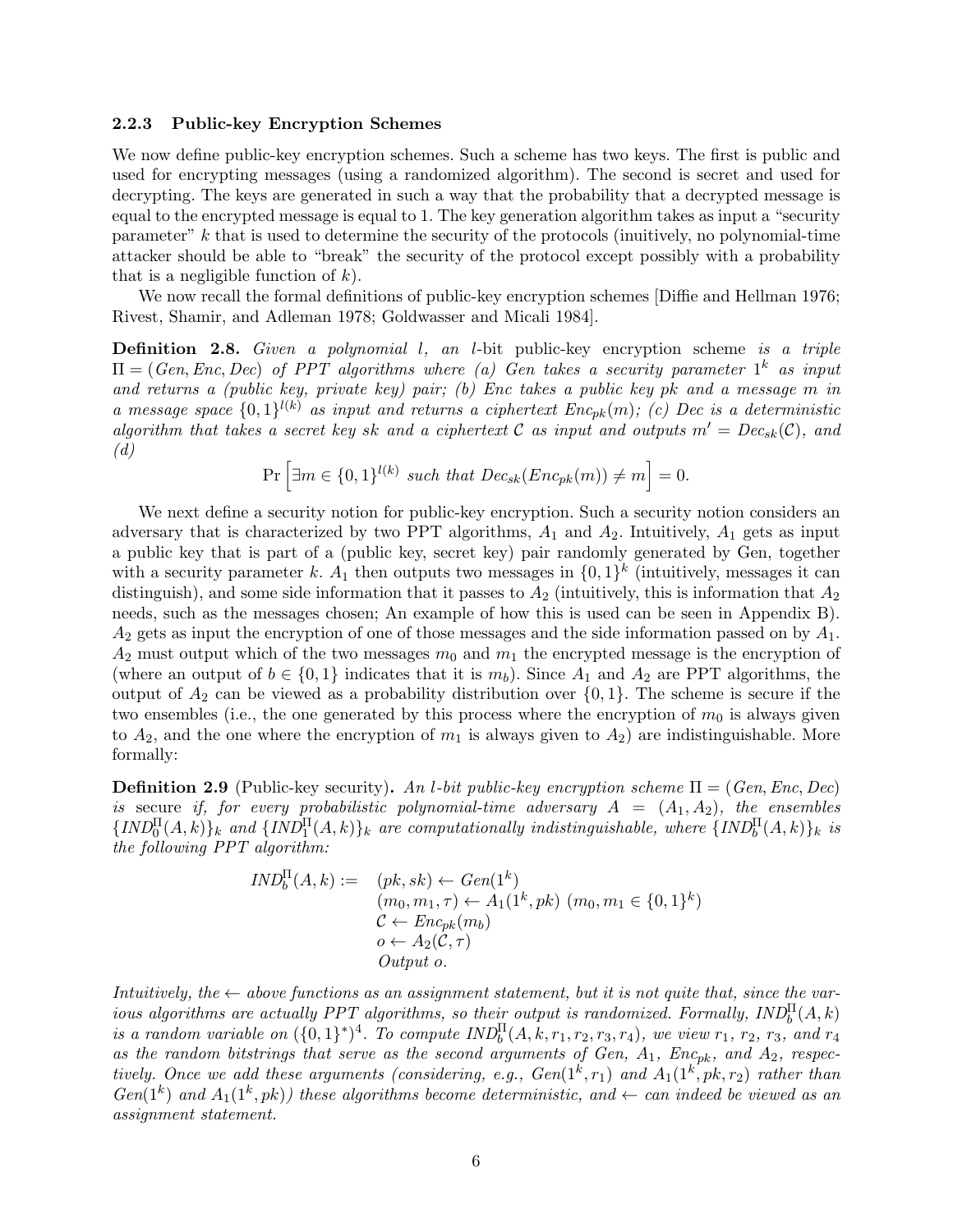We assume a secure public-key encryption scheme exists. We actually require a seemingly stronger notion of "multi-instance" security, where an attacker gets to see encryptions of multiple messages, each of which is encrypted using multiple keys.

**Definition 2.10.** An l-bit public-key encryption scheme  $\Pi = (Gen, Enc, Dec)$  is multi-message multi-key secure if, for all polynomials f and g, and for every probabilistic polynomial time adversary  $A = (A_1, A_2)$ , the ensembles  $\{IND\text{-}MULT_0^{\Pi}(A, k, f, g)\}_k$  and  $\{IND\text{-}MULT_1^{\Pi}(A, k, f, g)\}_k$  are computationally indistinguishable, where

> $IND-MULT_b^{\Pi}(A,k,f,g):=$  $(pk_1, sk_1) \leftarrow Gen(1^k), \ldots (pk_{g(k)}, sk_{g(k)}) \leftarrow Gen(1^k),$  $(m_0^1, \ldots, m_0^{f(k)})$  $_{0}^{f(k)},m_{1}^{1},\ldots ,m_{1}^{f(k)}$  $\{f^{(k)},\tau\} \leftarrow A_1(1^k, pk_1, \ldots, pk_{g(k)}) \ \ (m_0^i, m_1^i \in \{0,1\}^k)$  $C \leftarrow Enc_{pk_1}(m_b^1), \ldots, Enc_{pk_{g(k)}}(m_b^1), \ldots, Enc_{pk_1}(m_b^{f(k)})$  $\binom{f(k)}{b},\ldots,Enc_{pk_{g(k)}}(m_b^{f(k)})$  $\binom{J(\kappa)}{b}$  $o \leftarrow A_2(\mathcal{C}, \tau)$ Output o

In this definition, there are polynomially many messages being encrypted, and each message is encrypted a polynomial number of times, using a different key each time. Other than that, the process is similar to the standard definition of security. As we show in Appendix B, any secure encryption scheme is also multi-message multi-key secure.

# 3 The complexity of finding  $\epsilon$ -NE in repeated games played by stateful machines

Our goal is to show that an  $\epsilon$ -NE in infinitely-repeated games can be computed in polynomial time.

#### 3.1 Preliminaries

**Definition 3.1.** Let  $\mathcal{G}_{a,b,c,n}$  be the set of all games with c players, at most n actions per player, integral payoffs<sup>5</sup>, maximum payoff a, and minimum payoff b.

Note that by our assumption that the minimax payoff is 0 for all players, we can assume  $a \geq 0$ ,  $b \leq 0$ , and  $a - b > 0$  (otherwise  $a = b = 0$ , which makes the game uninteresting). We start by showing that, given a correlated strategy  $\sigma$  in a game G, players can get an average payoff that is arbitrarily close to their payoff in  $\sigma$  by playing a fixed sequence of action profiles repeatedly.

**Lemma 3.2.** For all a, b, c, all polynomials q, all n, all games  $G \in \mathcal{G}_{a,b,c,n}$ , and all correlated strategies  $\sigma$  in G, if the expected payoff vector of playing  $\sigma$  is p then there exists a sequence sq of length  $w(n)$ , where  $w(n) = ((a - b)q(n) + 1)n^c$ , such that player i's average payoff in sq is at least  $p_i - 1/q(n)$ .

*Proof.* Given  $\sigma$ , we create sq the obvious way: by playing each action in proportion to the probability  $\sigma(\vec{a})$ . More precisely, let  $r = a - b$ , and define  $w(n) = (rq(n) + 1)n^c$ , as in the statement of the lemma. We create a sequence sq by playing each action profile  $\vec{a} \mid w(n)\sigma(\vec{a})\mid$  times, in some fixed order. Notice that the length of this sequence is between  $w(n) - n^c$  and  $w(n)$ . The average payoff

<sup>5</sup>Our result also hold for rational payoffs except then the size of the game needs to take into account the bits needed to represent the payoffs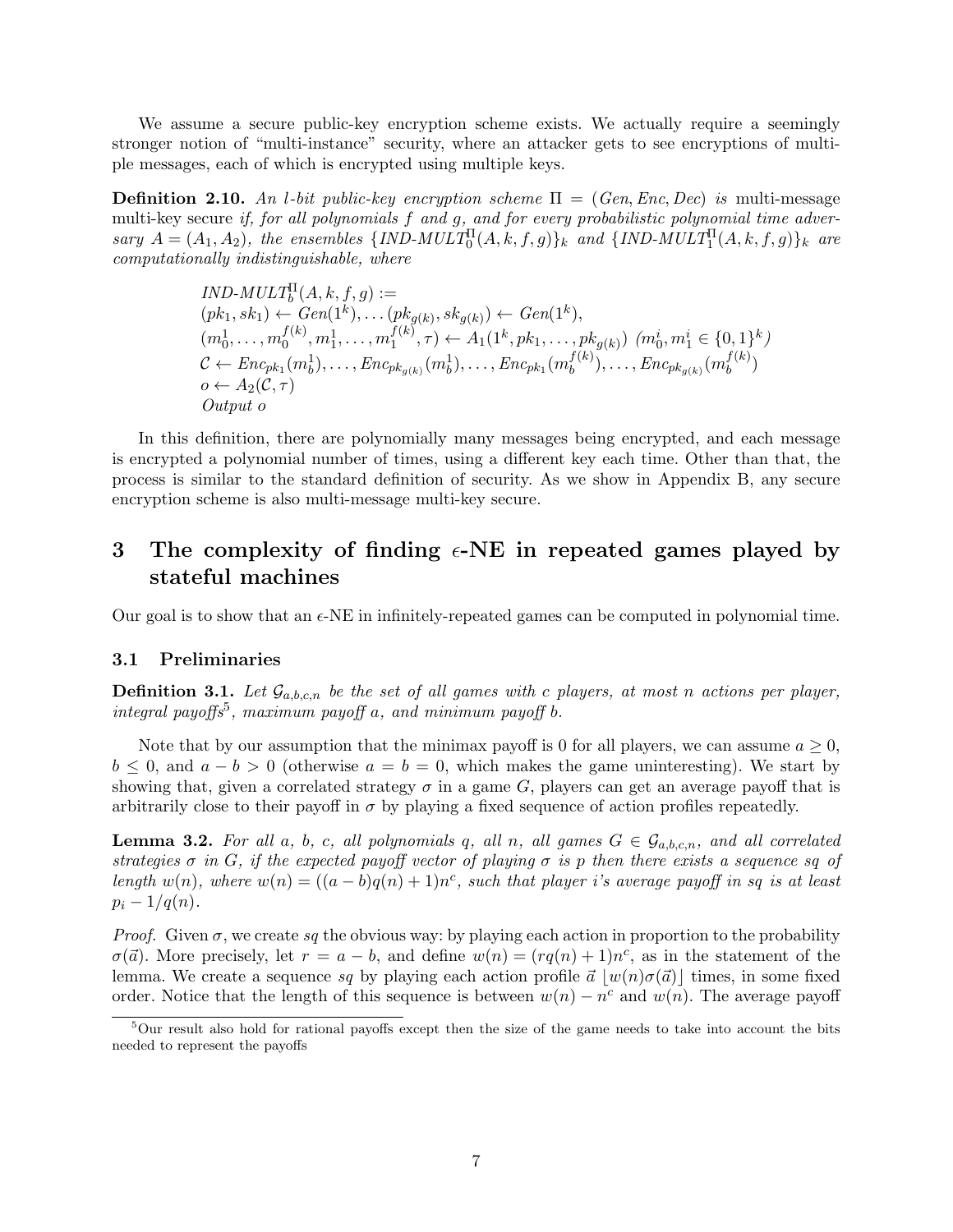player i gets in  $sq$  is

$$
v'_{i} = \frac{1}{\sum_{\vec{a} \in A} \lfloor w(n)\sigma(\vec{a}) \rfloor} \sum_{\vec{a} \in A} \lfloor w(n)\sigma(\vec{a}) \rfloor u_{i}(\vec{a})
$$
  
\n
$$
\geq \frac{1}{\sum_{\vec{a} \in A} \lfloor w(n)\sigma(\vec{a}) \rfloor} \left( \sum_{\vec{a} \in A, u_{i}(\vec{a}) \geq 0} (w(n)\sigma(\vec{a}) - 1)u_{i}(\vec{a}) + \sum_{\vec{a} \in A, u_{i}(\vec{a}) < 0} w(n)\sigma(\vec{a})u_{i}(\vec{a}) \right)
$$
  
\n
$$
= \frac{w(n)\sum_{\vec{a} \in A} \sigma(\vec{a})u_{i}(\vec{a})}{\sum_{\vec{a} \in A} \lfloor w(n)\sigma(\vec{a}) \rfloor} - \frac{\sum_{\vec{a} \in A, u_{i}(\vec{a}) \geq 0} u_{i}(\vec{a})}{\sum_{\vec{a} \in A} \lfloor w(n)\sigma(\vec{a}) \rfloor} \geq \frac{w(n)p_{i}}{\sum_{\vec{a} \in A} \lfloor w(n)\sigma(\vec{a}) \rfloor} - \frac{an^{c}}{w(n) - n^{c}}.
$$

If  $p_i < 0$ ,

$$
v'_{i} \geq \frac{w(n)p_{i}}{\sum_{\vec{a} \in A} \lfloor w(n)\sigma(\vec{a}) \rfloor} - \frac{an^{c}}{w(n) - n^{c}} \geq \frac{w(n)p_{i} - an^{c}}{w(n) - n^{c}}
$$
  
= 
$$
\frac{(rq(n) + 1)n^{c}p_{i} - an^{c}}{(rq(n) + 1)n^{c} - n^{c}} = \frac{rq(n)n^{c}p_{i} - (a - p_{i})n^{c}}{rq(n)n^{c}} \geq p_{i} - \frac{1}{q(n)}.
$$

If  $p_i \geq 0$ ,

$$
v'_{i} \geq \frac{w(n)p_{i}}{\sum_{\vec{a} \in A} \lfloor w(n)\sigma(\vec{a}) \rfloor} - \frac{an^{c}}{w(n) - n^{c}} \geq p_{i} - \frac{an^{c}}{w(n) - n^{c}}
$$
  
=  $p_{i} - \frac{an^{c}}{(rq(n) + 1)n^{c} - n^{c}} = p_{i} - \frac{an^{c}}{rq(n)n^{c}} \geq p_{i} - \frac{1}{q(n)}.$ 

**Lemma 3.3.** For all a, b, c, all polynomials q and w, all  $G \in \mathcal{G}_{a,b,c,n}$ , and all sequences sq of length w(n), if the average payoff vector of playing sq is p, then for all  $\delta \leq 1/f(n)$ , where  $f(n) = (a - b)w(n)q(n)$ , if sq is played infinitely often, player i's payoff in  $G^{\infty}(\delta)$  is at least  $p_i - 1/q(n)$ .

*Proof.* Suppose that  $sq = (a_0, \ldots, a_{w(n)-1})$ , and let  $v_i$  be i's payoff from  $sq^{\infty}$  in  $G^{\infty}(\delta)$ . Then

$$
v_i = \delta \sum_{t=0}^{\infty} (1 - \delta)^{tw(n)} \sum_{k=0}^{w(n)-1} u(a_k)(1 - \delta)^k
$$
  
=  $p_i + \delta \sum_{t=0}^{\infty} (1 - \delta)^{tw(n)} \sum_{k=0}^{w(n)-1} (u(a_k) - p_i)(1 - \delta)^k.$ 

We want to bound the loss from the second part of the sum. Notice that this is a discounted sum of a sequence whose average payoff is 0. Call this sequence  $sq'$ . Observe that, because of the discounting, in the worst case, i gets all of his negative payoff in the first round of  $sq'$  and all his positive payoffs in the last round. Thus, we can bound the discounted average payoff by analyzing this case. Let the sum of i's negative payoffs in  $sq'$  be  $P_{neg}$ , which means that the sum of i's positive payoffs must be  $-P_{neg}$ . Let  $r = a - b$ , let  $v'_i = \min_{\vec{a} \in A} (u_i(\vec{a}) - p_i) \geq -r$ , and let  $f(n) = rw(n)q(n)$ , as in the statement of the lemma. So, if  $\delta \leq 1/f(n)$ , player i's average discounted payoff in the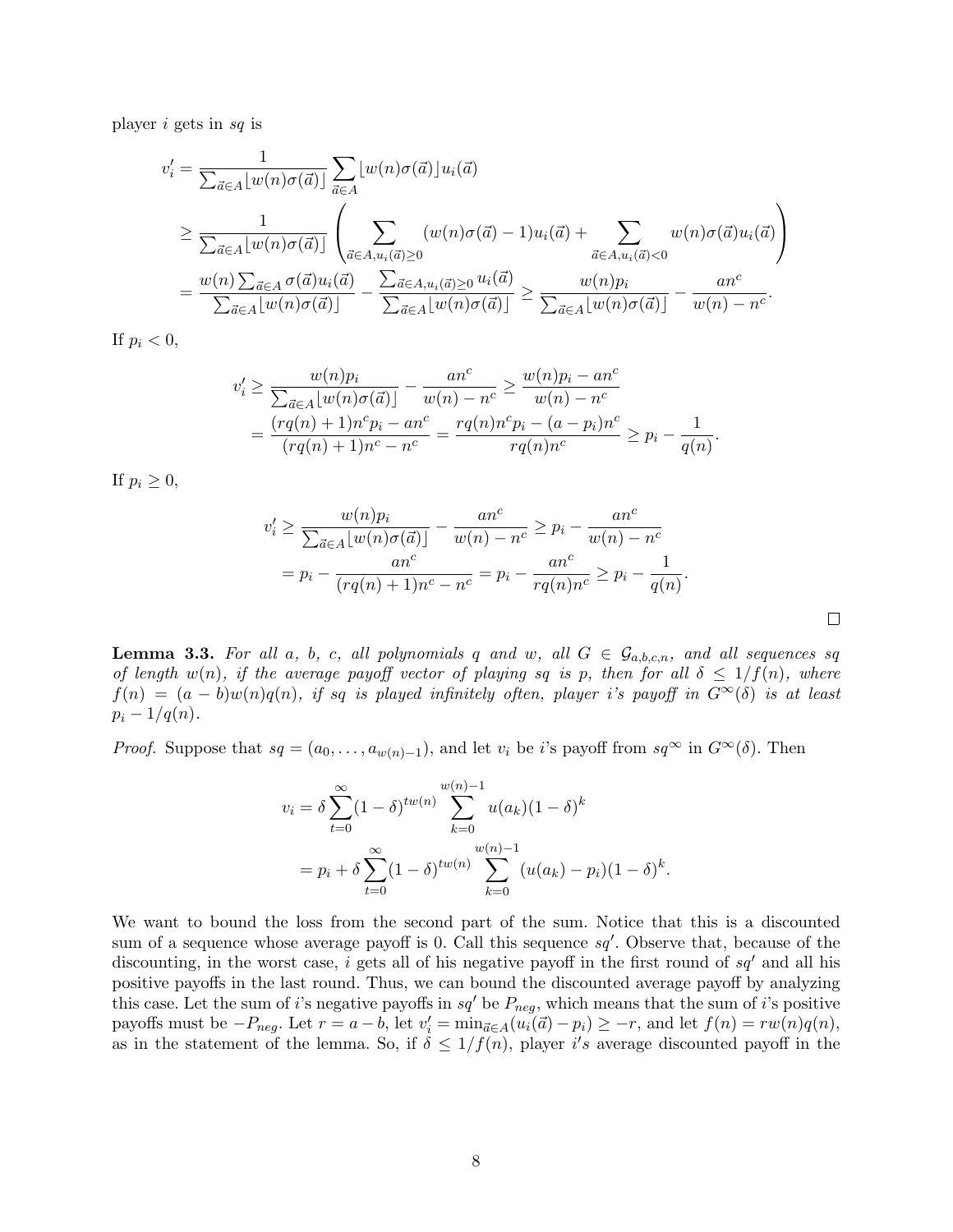game is at least

$$
v_i \ge p_i + \delta \sum_{t=0}^{\infty} P_{neg}(1-\delta)^{w(n)t} + (-P_{neg})(1-\delta)^{w(n)(t+1)-1}
$$
  
=  $p_i + \delta(P_{neg} + (-P_{neg})(1-\delta)^{w(n)-1}) \sum_{t=0}^{\infty} (1-\delta)^{w(n)t}$   
=  $p_i + \delta(P_{neg} + (-P_{neg})(1-\delta)^{w(n)-1}) \frac{1}{1 - (1-\delta)^{w(n)}}$   
=  $p_i + P_{neg} \delta \frac{1 - (1-\delta)^{w(n)-1}}{(1 - (1-\delta)^{w(n)})} \ge p_i + \delta P_{neg} \ge p_i + \frac{P_{neg}}{f(n)} \ge p_i + \frac{v'_i w(n)}{f(n)} = p_i - 1/q(n).$ 

The next lemma shows that, for every inverse polynomial, if we "cut off" the game after some appropriately large polynomial  $p$  number of rounds (and compute the discounted utility for the finitely repeated game considering only  $p(n)$  repetitions), each player's utility in the finitely repeated game is negligibly close to his utility in the infinitely repeated game—that is, the finitely repeated game is a "good" approximation of the infinitely repeated game.

**Lemma 3.4.** For all a, b, c, all polynomials q, all n, all games  $G \in \mathcal{G}_{a,b,c,n}$ , all  $0 < \delta < 1$ , all strategy profiles  $\vec{M}$ , and all players i, i's expected utility  $p_i[\vec{M}]$  in game  $G^{\lceil n/\delta \rceil}(\delta)$  and  $p_i[\vec{M}]$  in game  $G^{\infty}(\delta)$  differ by at most  $a/e^n$ .

*Proof.* Let  $p_i^t(\vec{M})$  denote player i's expected utility if the players are playing  $\vec{M}$  and the game ends at round t. Recall that  $(1 - \delta)^{1/\delta} \leq 1/e$ .

$$
p_i^{\infty}(\vec{M}) - p_i^{\lceil n/\delta \rceil}(\vec{M})
$$
\n
$$
= \delta \sum_{t=0}^{\infty} (1-\delta)^t \sum_{h \in H^t, \vec{a} \in A} \rho_{\vec{M}}^{t+1}(h \cdot \vec{a})[u_i(\vec{a})] - \delta \sum_{t=0}^{\lceil n/\delta \rceil} (1-\delta)^t \sum_{h \in H^t, \vec{a} \in A} \rho_{\vec{M}}^{t+1}(h \cdot \vec{a})[u_i(\vec{a})]
$$
\n
$$
= \delta \sum_{t=\lceil n/\delta \rceil}^{\infty} (1-\delta)^t \sum_{h \in H^t, \vec{a} \in A} \rho_{\vec{M}}^{t+1}(h \cdot \vec{a})[u_i(\vec{a})]
$$
\n
$$
\leq \delta \sum_{t=\lceil n/\delta \rceil}^{\infty} (1-\delta)^t a
$$
\n
$$
= \delta (1-\delta)^{\lceil n/\delta \rceil} \sum_{t=0}^{\infty} (1-\delta)^t a = \delta (1-\delta)^{\lceil n/\delta \rceil} \frac{a}{\delta} \leq \frac{a}{e^n}.
$$

 $\Box$ 

### 3.2 An  $\epsilon$ -NE

Let  $sq = (s_1, s_2, \ldots, s_m)$  be a sequence of action profiles such that the average payoff (with no discounting) of player *i* from playing sq repeatedly is  $p_i$ . Let  $a_i^0, a_i^1 \in A_i$  be two actions of player *i*. A player can broadcast an m-bit string by using these two actions for m rounds (treating  $a^0$  as 0 and  $a^1$  as 1). Let (Gen, Enc, Dec) be a multi-message multi-key secure *l*-bit public-key encryption scheme where, if the security parameter is k, the length of an encrypted message is  $z(k)$  for some polynomial z. Fix a polynomial-time pseudorandom function ensemble  $\{PS_s : s \in \{0,1\}^*\}$ . For a game G such that  $|G| = n$ , consider the following strategy  $\sigma^{NE}$  for player i in  $G^{\infty}(\delta)$ :

- 1. Play according to sq (with wraparound) as long as sq was played in the previous round.
- 2. After detecting a deviation by player  $j \neq i$  in round  $t_0$  (note that here we are using the assumption that players can observe the action profile played in the previous stage):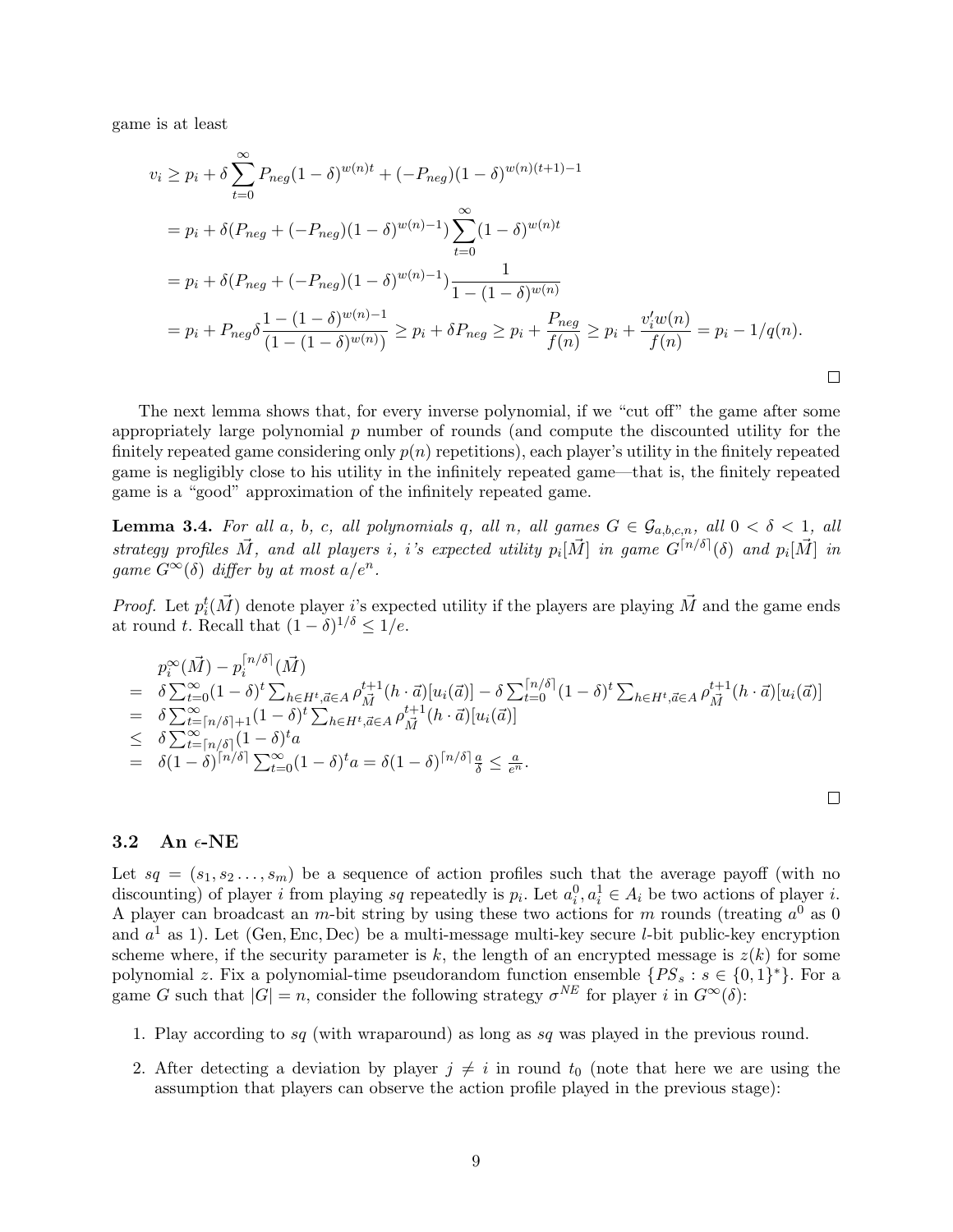- (a) Generate a pair  $(pk_i, sk_i)$  using Gen $(1^n)$ . Use the next  $l(n)$  rounds to broadcast  $pk_i$ , as discussed above.
- (b) If  $i = j + 1$  (with wraparound), player i does the following:
	- *i* records  $pk_{j'}$  for all players  $j' \notin \{i, j\}$  (here we are using the fact that our TMs have memory);
	- *i* generates a random *n*-bit seed *seed*;
	- for each player  $j' \notin \{i, j\}$ , i computes  $m = Enc_{pk_{j'}}(seed)$ , and uses the next  $(c-2)z(n)$  rounds to communicate these strings to the players other than i and  $j$  (in some predefined order).
- (c) If  $i \neq j + 1$ , player i does the following:
	- *i* records the actions played by  $j + 1$  at time slots designated for *i* to retrieve  $Enc_{Pk_i}(seed);$
	- *i* decrypts to obtain seed, using Dec and  $sk_i$ .
- 3. At a round t after the communication phase ends, the players other than j compute  $PS_{seed}(t)$ and use it to determine which action profile to play according to the distribution defined by a fixed (correlated) punishment strategy against j.

Note that if the players other than  $j$  had played a punishment strategy against  $j$ , then  $j$ would get his minimax payoff of 0. What the players other than  $j$  are actually doing is playing an approximation to a punishment strategy in two senses: first they are using a psuedorandom function to generate the randomness, which means that they are not quite playing according to the actual punishment strategy. Also,  $j$  might be able to guess which pure strategy profile they are actually playing at each round, and so do better than his minimax value. As we now show, j's expected gain during the punishment phase is negligible.

**Lemma 3.5.** For all a, b, c, all polynomials t and f, all n, and all games  $G \in \mathcal{G}_{a,b,c,n}$ , in  $G^{\infty}(1/f(n))$ , if the players other than j play  $\sigma_{-j}^{NE}$ , then if j deviates at round  $t(n)$ , j's expected payoff during the punishment phase is negligible.

*Proof.* Since we want to show j's expected payoff during the punishment phase (phase  $(3)$  only) is negligible, it suffices to consider only polynomially many rounds of playing phase (3) (more precisely, at most  $nf(n)$  rounds); by Lemma 3.4, any payoff beyond then is guaranteed to be negligible due to the discounting.

We construct three variants of the strategy  $\sigma_{-j}^{NE}$ , that vary in phases (2) and (3). We can think of these variants as interpolating between the strategy above and the use of true randomness. (These variants assume an oracle that provides appropriate information; these variants are used only to make the claims precise.)

- **H1** In phase (2), the punishing players send their public keys to  $j + 1$ . For each player j' not being punished, player  $j + 1$  then encrypts the seed 0 using  $(j')$ 's public key, and then sends the encrypted key to  $j'$ . In phase (3), the punishing players get the output of a truly random function (from an oracle), and use it to play the true punishment strategy. (In this case, phase (2) can be eliminated.)
- **H2** In phase (2), the punishing players send their public keys to  $j + 1$ . For each player j' not being punished, player  $j+1$  encrypts the seed 0 using  $(j')$ 's public key, and then sends the encrypted key to  $j'$ . In phase (3), the punishing players get a joint random seed seed (from an oracle) and use the outputs of  $PS_{seed}$  to decide which strategy profile to play in each round. (Again, in this case, phase (2) can be eliminated.)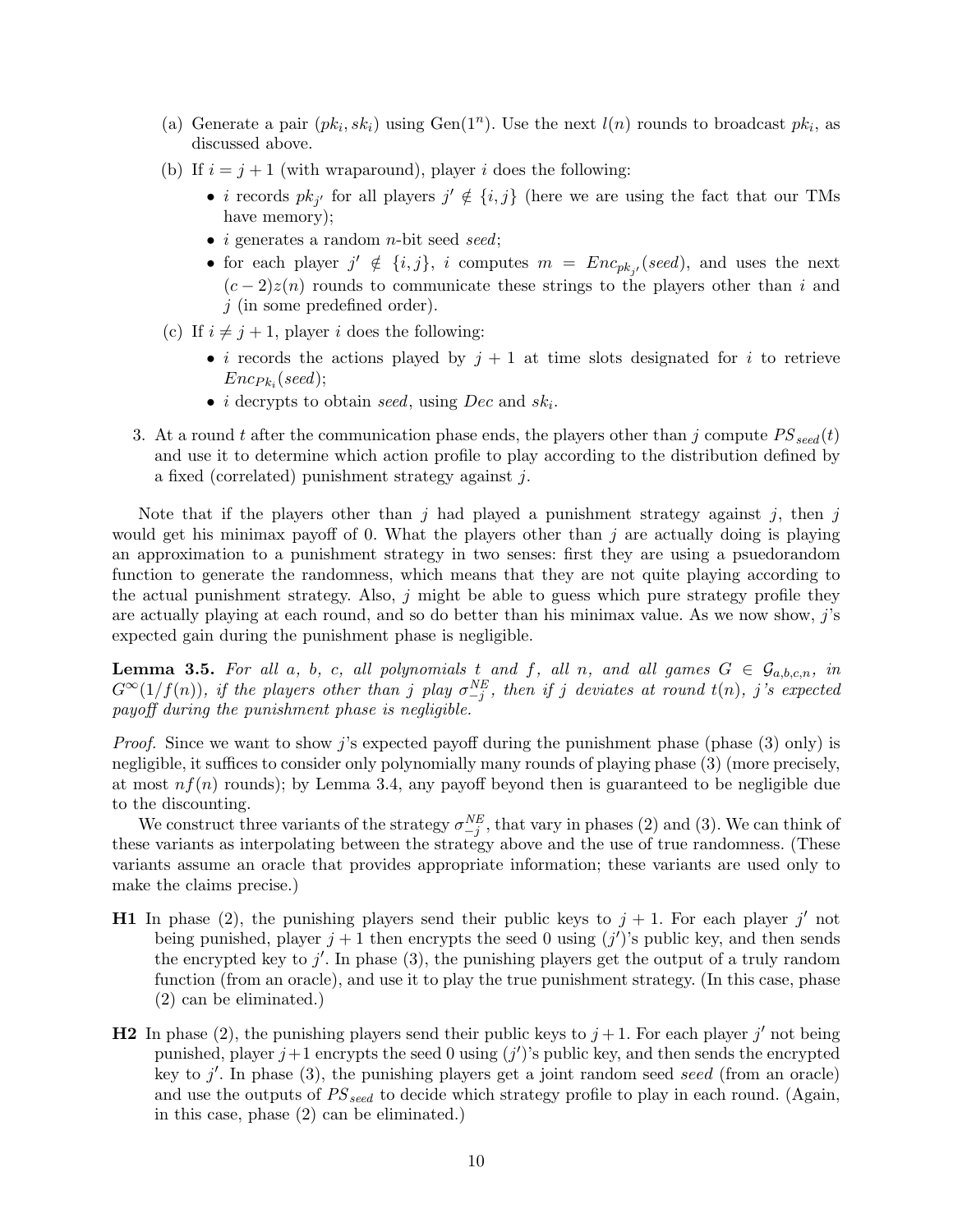**H3** In phase (2), the punishing players send their public keys to  $j + 1$ . Player  $j + 1$  chooses a random seed seed and, for each player j' not being punished,  $j + 1$  encrypts seed using  $(j')$ 's public key, and then sends the encrypted key to  $j'$ . In phase (3), the punishing players use the outputs of  $PS_{seed}$  to decide which strategy profile to play in each round.

It is obvious that in  $H1$ , j's expected payoff is negligible. (Actually, there is a slight subtlety here. As we observed above, using linear programming, we can compute a strategy that gives the correlated minimax, which gives  $j$  an expected payoff of 0. To actually implement this correlated minimax, the players need to sample according to the minimax distribution. They cannot necessarily do this exactly (for example,  $1/3$  can't be computed exactly using random bits). However, given n, the distribution can be discretized to the closest rational number of the form  $m/2^n$  using at most n random bits. Using such a discretized distribution, the players other than  $j$  can ensure that  $j$  gets only a negligible payoff.)

We now claim that in  $H_2$ , *j's* expected payoff during the punishment phase is negligible. Assume for contradiction that a player playing  $H2$  has a non-negligible payoff  $\mu(n)$  for all n (i.e., there exists some polynomial  $g(\cdot)$  such that  $\mu(n) \geq 1/q(n)$  for infinitely many n.). Let  $h(n) = n(a - b)^2 (1/\mu(n))^2$ . We claim that if j's expected payoff is non-negligible, then we can distinguish  $h(n)$  instances of the PRF  $\{PS_s : s \in \{0,1\}^n\}$  with independently generated random seeds, from  $h(n)$  independent truly random functions, contradicting the multi-instance security of the PRF *PS*.

More precisely, we construct a distinguisher  $D$  that, given  $1<sup>n</sup>$  and oracle access to a set of functions  $f^1, f^2, \ldots, f^{h(n)}$ , proceeds as follows. It simulates  $H_2$  (it gets the description of the machines to play as its non-uniform advice)  $h(n)$  times where in iteration i', it uses the function  $f^{i'}$  as the randomization source of the correlated punishment strategy. D then computes the average payoff of player j in the  $h(n)$  runs, and outputs 1 if this average exceeds  $\mu(n)/2$ . Note that if the functions  $f^1, f^2, \ldots, f^{h(n)}$  are truly independent random functions, then D perfectly simulates  $H_1$  and thus, in each iteration  $i'$ , the expected payoff of player  $j$  (during the punishment phase) is negligible. On the other hand, if the functions  $f^1, f^2, \ldots, f^{h(n)}$  are  $h(n)$  independent randomly chosen instances of the PRF  $\{PS_s : s \in \{0,1\}^n\}$ , then D perfectly simulates  $H_2$ , and thus, in each iteration i', the expected payoff of player j (during the punishment phase) is at least  $\mu(n)$ .

By Hoeffding's inequality [Hoeffding 1963], given m random variables  $X_1, \ldots, X_m$  all of which take on values in an interval of size  $c', p(|\overline{X} - E(\overline{X})| \ge r) \le 2 \exp(-\frac{2mr^2}{c'^2})$  $\frac{mr^2}{c'^2}$ ). Since, in this setting, the range of the random variables is an interval of size  $a - b$ , the probability that D outputs 1 when the function are truly independent is at most  $2/e^n$ , while the probability that D outputs 1 when the functions are independent randomly chosen instances of the PRF  $\{PS_s : s \in \{0,1\}^n\}$  is at least  $1 - 2/e^n$ . This, in turn, means that the difference between them is not negligible, which is a contradiction. Thus,  $i$ 's expected payoff in  $H2$  must be negligible.

We now claim that in  $H_3$ , player j's expected payoff during the punishment phase is also negligible. Indeed, if j can get a non-negligible payoff, then we can break the multi-message multikey secure encryption scheme.

Again, assume for contradiction that the punished player's expected payoff in the punishment phase is a non-negligible function  $\mu(n)$  for all n. We can build a distinguisher  $A = (A_1, A_2)$ (which also gets the description of the machines to play as its non-uniform advice) to distinguish  ${\rm (IND-MULT_0^{\Pi}(A, n, h, c)}_n$  and  ${\rm (IND-MULT_1^{\Pi}(A, n, h, c)}_n$  (where we abuse notation and identify c with the constant polynomial that always returns c). Given n,  $A_1$  randomly selects  $h(n)$  messages  $r_1, \ldots, r_{h(n)}$  and outputs  $(0, \ldots, 0, r_1, \ldots, r_{h(n)}, (pk_1, \ldots, pk_c))$ . A<sub>2</sub> splits its input into pieces. The first piece contains the first c encryptions in  $\hat{\mathcal{C}}$  (i.e., the c encryptions of the first message chosen, according to the c different encryption functions), the second the next c encryptions and so on. Notice that each piece consists of c different encryptions of the same message in both cases. It can also simulate phase  $(1)$  by following the strategy for t rounds. It then uses each piece, along with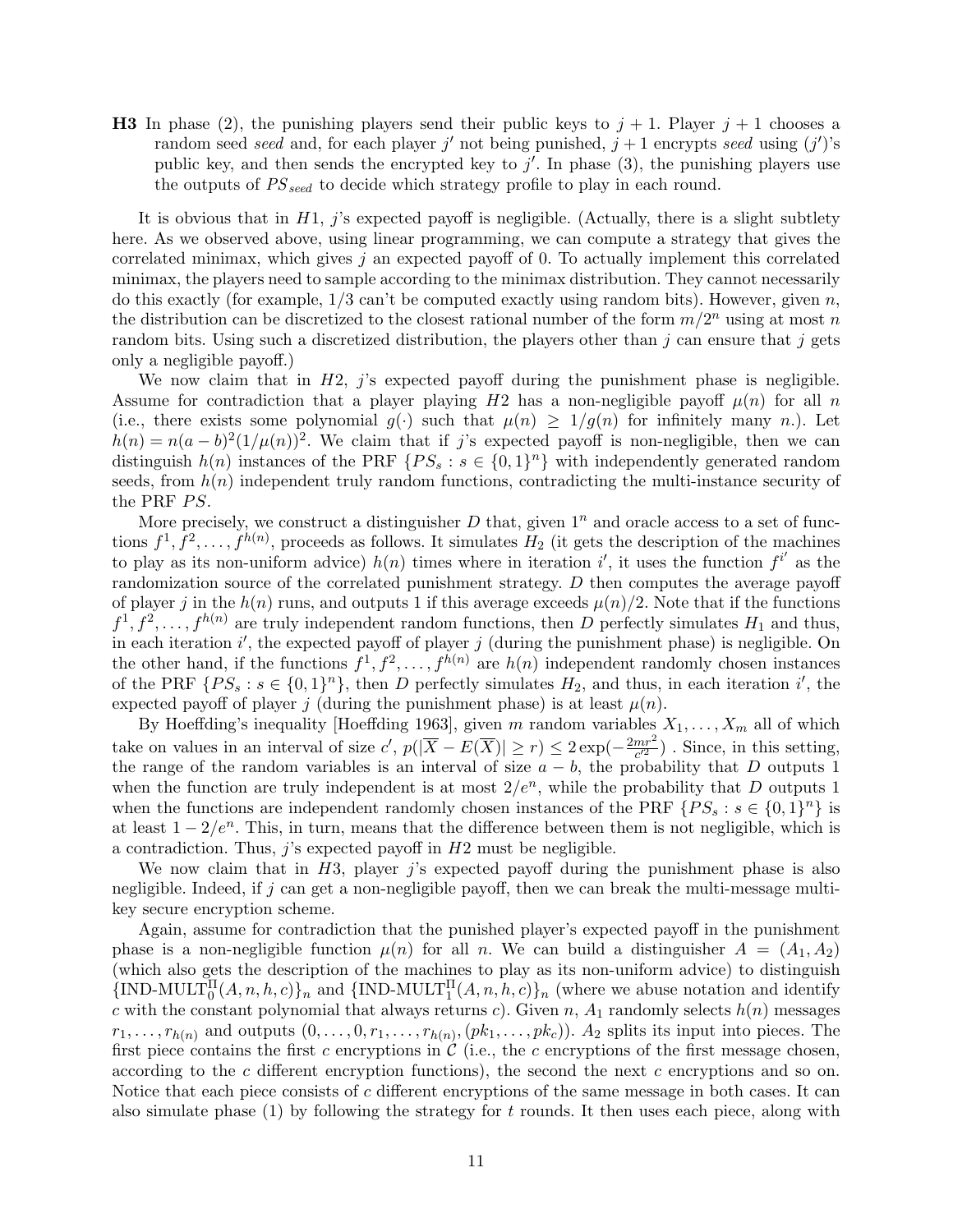the public keys, to simulate the communication in phase (2). For piece j it uses  $r_j$  as the seed of the PRF in phase (3). It repeats this experiment for all the different pieces of the input, for a total of  $h(n)$  times, and outputs 1 if the punished player's average payoff over all experiments using its strategy is more than  $\mu(n)/2$ .

Note that if  $b = 1$ , player j faces H3 (i.e., the distributions over runs when  $b = 1$  is identical to the distribution over runs with H3, since in both cases the seed is chosen at random and the corresponding messages are selected the same way), so player j's expected payoff in the punishment phase is  $\mu(n)$ . Thus, by Hoeffding's inequality the probability that player j's average payoff in the punishment phase is more then  $\mu(n)/2$  is  $1-2/e^n$ , so  $A_2$  outputs 1 with that probability in the case  $b = 1$ . On the other hand, if  $b = 0$ , then this is just  $H_2$ . We know player j's expected payoff in the punishment phase in each experiment is no more than negligible in  $H_2$ , so the probability that the average payoff is more than  $\mu(n)/2$  after  $h(n)$  rounds, is negligible. This means that there is a non-negligible difference between the probability A outputs 1 when  $b = 1$  and when  $b = 0$ , which contradicts the assumption that the encryption scheme is multi-message multi-key secure public key secure. Thus, the gain in  $H3$  must be negligible.

H3 is exactly the game that the punished player faces; thus, this shows he can't hope to gain more than a negligible payoff in expectation.

We can now state and prove our main theorem, which says that  $\sigma^{NE}$  is an  $\epsilon$ -NE for all inverse polynomials  $\epsilon$  if  $\delta$  is a small enough inverse polynomial.<sup>6</sup>

**Theorem 3.6.** For all a, b, c, and all polynomials q, there is a polynomial f and a polynomialtime algorithm that, for all sequences  $G_1, G_2, \ldots$  of games with  $G_j \in G_{a,b,c,j}$  and for all inverse polynomials  $\delta \leq 1/f$ , the sequence of outputs of the algorithm given the sequence  $G_1, G_2, \ldots$  of inputs is a  $(1/q)$ -NE for  $G_1^{\infty}(\delta(1)), G_2^{\infty}(\delta(2)), \ldots$ 

*Proof.* Given a game  $G^n \in \mathcal{G}(a, b, c, n)$ , the first step of the algorithm is to find a correlated equilibrium  $\sigma$  of  $G<sup>n</sup>$ . This can be done in polynomial time using linear programming. Since the minimax value of the game is 0 for all players, all players have an expected utility of at least 0 using σ. Let  $r = a - b$ . By Lemma 3.2, we can construct a sequence sq of length  $w(n) = (3rnq(n) + 1)n^c$ that has an average payoff for each player that is at most  $1/3q(n)$  less than his payoff using  $\sigma$ . By Lemma 3.3, it follows that by setting the discount factor  $\delta < 1/f'(n)$ , where  $f'(n) = 3rw(n)q(n)$ , the loss due to discounting is also at most  $1/3q(n)$ . We can also find a punishment strategy against each player in polynomial time, using linear programming.

We can now just take  $\sigma_n^*$  to be the strategy  $\sigma^{NE}$  described earlier that uses the sequence  $sq$ , the algorithm computed, and the punishment strategies. Let  $m(n)$  be the length of phase (2). (Note that  $m(n)$  is a polynomial that depends only on the choice of encryption scheme—that is, it depends on l, where an l-bit public-key encryption scheme is used, and on z, where  $z(k)$  is the length of encrypted messages.) Let

$$
f(n) = \max(3q(n)(m(n)a + 1), f'(n)).
$$

Notice that  $f$  is independent of the actual game as required.

We now show that  $\sigma_1^*, \ldots$  as defined above is a  $(1/q)$ -NE. If in game  $G^n$  a player follows  $\sigma_n^*$ , he gets at least  $-2/3q(n)$ . Suppose that player j defects at round t; that is, that he plays according to  $\sigma_n^*$  until round t, and then defects. By Lemma 3.4 if  $t > \frac{n}{\delta(n)}$ , then any gain from defection is negligible, so there exists some  $n_1$  such that, for all  $n > n_1$ , a defection in round t cannot result in the player gaining more than  $\frac{1}{q(n)}$ . If player j defects at round  $t \leq \frac{n}{\delta(r)}$  $\frac{n}{\delta(n)}$ , he gets at most a for the duration of phase (2), which is at most  $m(n)$  rounds, and then, by Lemma 3.5, gains only a

 $6$ As pointed out by BC+, if the discount factor is exponentially close to 1 the problem becomes easy since the TMs can just spend the first rounds in computing the single-shot NE and then play it. Our range of  $\delta$  is the range for which BC+ proved their hardness result.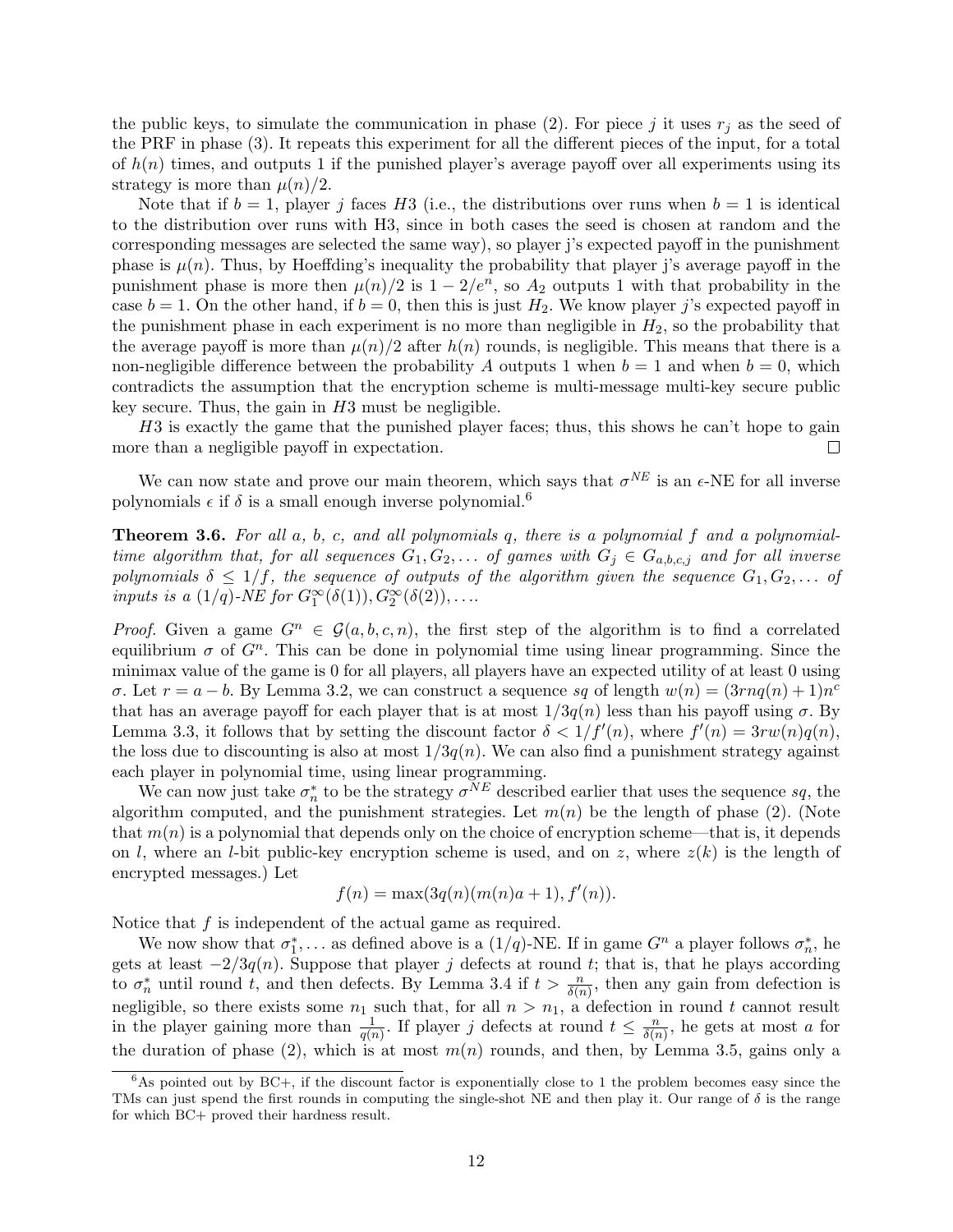negligible amount, say  $\epsilon_{neq}(n)$  (which may depend on the sequence of deviations), in phase (3). Let  $u_i^n$  be the payoff of player i in game  $G^n$  of the sequence. It suffices to show that

$$
\delta(n)\left(\sum_{k=0}^t u_i^n(a_k)(1-\delta(n))^k + \sum_{k=0}^{m(n)} a(1-\delta(n))^{k+t} + (1-\delta(n))^{t+m(n)}\epsilon_{neg}(n)\right) - 1/q(n) \le
$$

$$
\delta(n)\left(\sum_{k=0}^t u_i^n(a_k)(1-\delta(n))^k + \sum_{k=t}^\infty u_i^n(a_k)(1-\delta(n))^k\right).
$$

By deleting the common terms from both side, rearranging, and noticing that  $(1 - \delta(n))^{m(n)} \epsilon_{neg(n)} \leq \epsilon_{neg(n)}$ , it follows that it suffices to show

$$
\delta(n)(1-\delta(n))^t \left(\sum_{k=0}^{m(n)} a(1-\delta(n))^k + \epsilon_{neg}(n)\right) - \frac{1}{q(n)} \leq \delta(n)(1-\delta(n))^t \left(\sum_{k=0}^{\infty} u_i^n(a_{k+t})(1-\delta(n))^k\right).
$$

We divide both sides of the equation by  $(1 - \delta(n))$ <sup>t</sup>. No matter at what step of the sequence the defection happens, the future expected discounted payoff from that point on is still at least  $-2/3q(n)$ , as our bound applies for the worst sequence for a player, and we assumed that in equilibrium all players get at least 0. It follows that we need to show

$$
\delta(n)\left(\sum_{k=0}^{m(n)} a(1-\delta(n))^k + \epsilon_{neg}(n)\right) - \frac{1}{q(n)(1-\delta(n))^t} \le -\frac{2}{3q(n)}.
$$

Since  $\epsilon_{neq}$  is negligible for all deviations, it follows that, for all sequences of deviations, there exists  $n_0$  such that  $\epsilon_{neg}(n) < 1$  for all  $n \geq n_0$ . For  $n \geq n_0$ ,

$$
\delta(n)\left(\sum_{k=0}^{m(n)} a(1-\delta(n))^k + \epsilon_{neg}(n)\right) - \frac{1}{q(n)(1-\delta(n))^t} \le \delta(n)(m(n)a + \epsilon_{neg}(n)) - \frac{1}{q(n)} \n\le \frac{m(n)a + \epsilon_{neg}(n)}{f(n)} - \frac{1}{q(n)} \le \frac{m(n)a + \epsilon_{neg}(n)}{3q(n)(m(n)a + 1)} - \frac{1}{q(n)} \n\le \frac{1}{3q(n)} - \frac{1}{q(n)} = -\frac{2}{3q(n)}.
$$

This shows that there is no deviating strategy that can result in the player gaining more than  $\frac{1}{q(n)}$ in  $G^n$  for  $n > \max\{n_0, n_1\}.$ 

### 4 Conclusions

We have shown that computing an  $\epsilon$ -NE for an infinitely-repeated game is indeed easier than computing one in a normal-form game. Our techniques use threats and punishment much in the same way that they are used to prove the Folk Theorem. However, there is a new twist to our results. We must assume that players are computationally bounded, and we use some cryptographic techniques that rely on standard cryptographic assumptions.

Our paper leaves many interesting open problems for future research:

• Our results are restricted to games with a fixed number of players. Can similar ideas be used when the number of players is part of the input?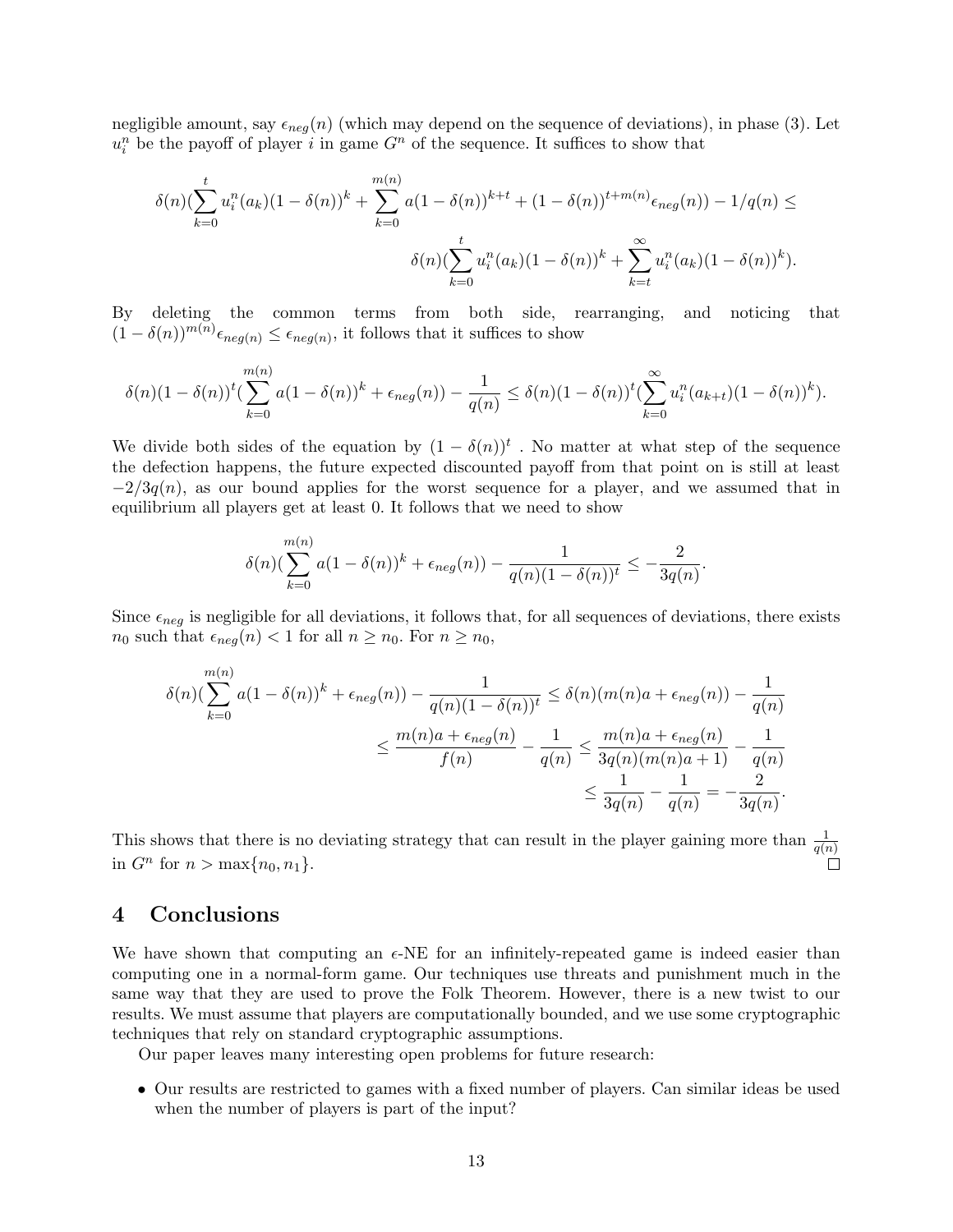- There are versions of the Folk Theorem that give *subgame-perfect* equilibria (see for example [Fudenberg and Maskin 1986]). Can we find such an equilibrium in polynomial time?
- Our result is based on cryptographic hardness assumptions. Are these assumptions a necessary condition for an efficient computation of a repeated game equilibrium?

# References

- Andersen, G. and V. Conitzer (2013). Fast equilibrium computation for infinitely repeated games. In Twenty-Seventh AAAI Conference on Artificial Intelligence.
- Borgs, C., J. Chayes, N. Immorlica, A. Kalai, V. Mirrokni, and C. Papadimitriou (2010). The myth of the folk theorem. Games and Economic Behavior  $70(1)$ , 34–43.
- Chen, X. and X. Deng (2006). Settling the complexity of two-player nash equilibrium. In Proc. 47th IEEE Symposium on Foundations of Computer Science, pp. 261–272.
- Chen, X., X. Deng, and S. Teng (2006). Computing Nash equilibria: Approximation and smoothed complexity. In Proc. 47th IEEE Symposium on Foundations of Computer Science, pp. 603– 612.
- Daskalakis, C., P. Goldberg, and C. Papadimitriou (2006). The complexity of computing a nash equilibrium. In Proc. 38th ACM Symposium on Theory of Computing, pp. 71–78.
- Diffie, W. and M. Hellman (1976). New directions in cryptography. IEEE Transactions on Information Theory  $22(6)$ , 644–654.
- Dodis, Y., S. Halevi, and T. Rabin (2000). A cryptographic solution to a game theoretic problem. In CRYPTO 2000: 20th International Cryptology Conference, pp. 112–130.
- Fudenberg, D. and E. Maskin (1986). The folk theorem in repeated games with discounting or with incomplete information. *Econometrica*  $54(3)$ , 533–554.
- Goldreich, O. (2001). Foundation of Cryptography, Volume I Basic Tools.
- Goldreich, O., S. Goldwasser, and S. Micali (1986). How to construct random functions. *Journal* of the ACM 33 (4), 792–807.
- Goldwasser, S. and S. Micali (1984). Probabilistic encryption. Journal of Computer and System Sciences 28(2), 270–299.
- Gossner, O. (1998). Repeated games played by cryptographically sophisticated players. Center for Operations Research & Econometrics. Université catholique de Louvain.
- Gossner, O. (2000). Sharing a long secret in a few public words. Technical report, THEMA (THéorie Economique, Modélisation et Applications), Université de Cergy-Pontoise.
- Håstad, J., R. Impagliazzo, L. A. Levin, and M. Luby (1999). A pseudorandom generator from any one-way function. SIAM Journal on Computing 28 (4), 1364–1396.
- Hoeffding, W. (1963). Probability inequalities for sums of bounded random variables. *Journal of* the American Statistical Association 58 (301), 13–30.
- Lehrer, E. (1991). Internal correlation in repeated games. International Journal of Game Theory  $19(4)$ ,  $431-456$ .
- Littman, M. L. and P. Stone (2005). A polynomial-time nash equilibrium algorithm for repeated games. Decision Support Systems  $39(1)$ , 55–66.
- Neyman, A. (1985). Bounded complexity justifies cooperation in the finitely repeated prisoners' dilemma. Economics Letters  $19(3)$ , 227–229.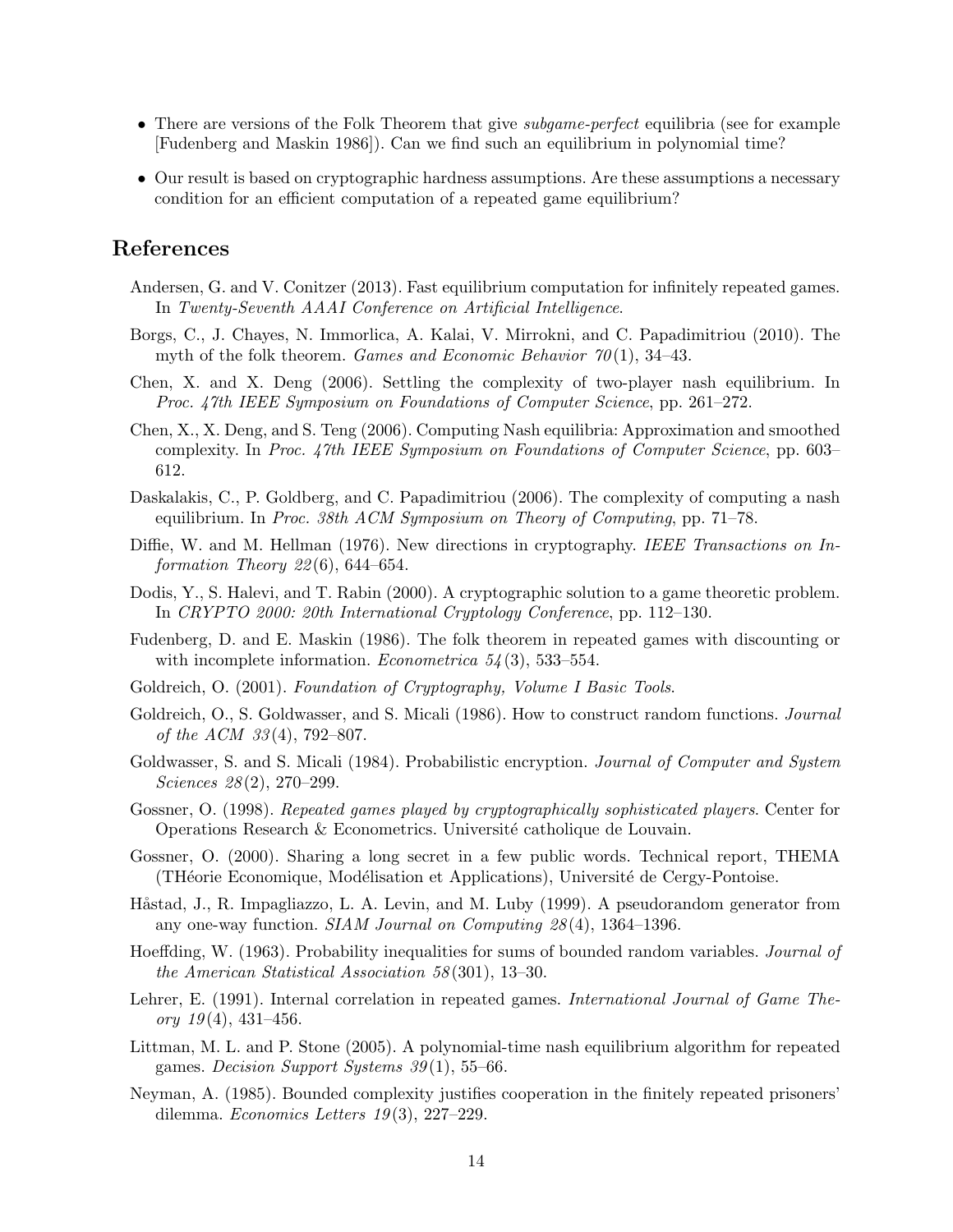- Osborne, M. J. and A. Rubinstein (1994). A Course in Game Theory. Cambridge, Mass.: MIT Press.
- Papadimitriou, C. H. and M. Yannakakis (1994). On complexity as bounded rationality. In Proc. 26th ACM Symposium on Theory of Computing, pp. 726–733.
- Rivest, R. L., A. Shamir, and L. Adleman (1978). A method for obtaining digital signatures and public-key cryptosystems. Communications of the ACM 21 (2), 120–126.
- Rubinstein, A. (1986). Finite automata play the repeated prisoner's dilemma. Journal of Economic Theory  $39(1)$ , 83-96.
- Urbano, A. and J. Vila (2004). Unmediated communication in repeated games with imperfect monitoring. Games and Economic Behavior  $46(1)$ , 143–173.
- Urbano, A. and J. E. Vila (2002). Computational complexity and communication: Coordination in twoplayer games. *Econometrica*  $70(5)$ , 1893–1927.

# APPENDIX

### A Multi-Instance PRFs

In this section, we show that for any family of PRF, even polynomially many random members of it are indistinguishable from polynomially many truly random functions.

**Lemma A.1.** For all polynomials  $q$ , if  $\{f_s: \{0,1\}^{|s|} \to \{0,1\}^{|s|}\}_{s \in \{0,1\}^*}$  is a pseudorandom function ensemble, then the ensemble  $F^q = \{F_n^1, \ldots, F_n^{q(n)}\}_{n \in \mathbb{N}}$  where, for all i,  $F_n^i$  is uniformly distributed over the multiset  $\{f_s\}_{s\in\{0,1\}^n}$ , is computationally indistinguishable from  $H^q = \{H_n^1, \ldots, H_n^{q(n)}\}_{n\in\mathbb{N}}$ .

Proof. Assume for contradiction that the ensembles are distinguishable. This means there exist a polynomial q, a PPT  $D$ , and a polynomial p such that for infinitely many n's

$$
|Pr[D(1^n, (H_n^1, \dots, H_n^{q(n)})) = 1] - Pr[D(1^n, (F_n^1, \dots, F_n^{q(n)})) = 1]| > \frac{1}{p(n)}.
$$

For each n, let  $T_n^i = (1^n, (H_n^1, \ldots, H_n^{i-1}, F_n^i, \ldots, F_n^{q(n)}))$ . We can now describe a PPT D' that distinguishes  $\{F_n\}_{n\in\mathbb{N}}$  and  $\{H_n\}_{n\in\mathbb{N}}$  for infinitely many n's. First notice that a PPT can easily simulate polynomially many oracle queries to both a truly random function and to a member of  $F_n$ . So D' on input  $(1^n, X)$  randomly chooses  $j \in \{1, ..., q(n)\}$  and calls D with input  $(1^n, (I^1, \ldots, I^{j-1}, X, J^{j+1}, \ldots, J^{q(n)})),$  where it simulates a query to  $I_k$  as a query to a random member of  $H_n$ , and a query to  $J_k$  as a query to a random member of  $F_n$ . (Notice that since D is a PPT, it can make only polynomially many oracle queries to any of the functions, which can be easily simulated). Whenever D makes an oracle query to X,  $D'$  makes an oracle query to X, and uses its answer as the answer to  $D$ . When  $D$  terminates,  $D'$  outputs the same value as  $D$ .

Now notice that if X is  $H_n$ , then the input to D is  $T_n^j$ , while if X is  $F_n$ , then the input to D is  $T_n^{j+1}$ . Thus,  $Pr[D'(1^n, H_n) = 1] = \frac{1}{q(n)} \sum_{i=1}^{q(n)} Pr[D(T_n^{i+1}) = 1]$ , and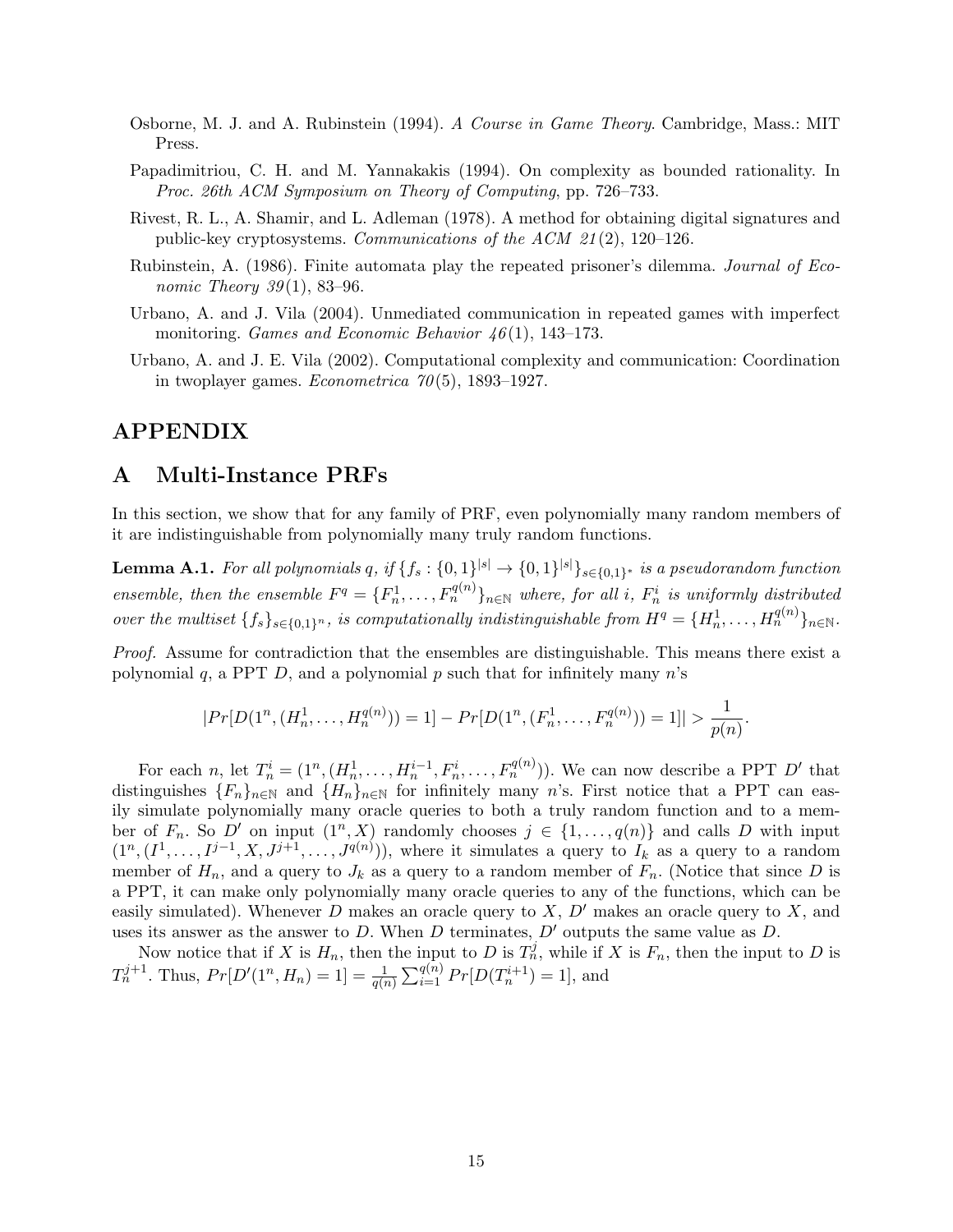$Pr[D'(1^n, F_n) = 1] = \frac{1}{q(n)} \sum_{i=1}^{q(n)} Pr[D(T_n^i) = 1]$ . It follows that

$$
|Pr[D'(1^n, H_n) = 1] - Pr[D'(1^n, F_n) = 1]| = \frac{1}{q(n)} \sum_{i=1}^{q(n)} Pr[D(T_n^{i+1}) = 1] - Pr[D(T_n^{i}) = 1]|
$$

$$
= \frac{1}{q(n)} |Pr[D(T_n^{q(n)+1}) = 1] - Pr[D(T_n^{1}) = 1]|
$$

$$
> \frac{1}{q(n)p(n)},
$$

where the last inequality is due to the fact that  $T_n^{q(n)+1} = (1^n, (H_n^1, \ldots, H_n^{q(n)}))$  and  $T_n^1 = (1^n, (F_n^1, \ldots, F_n^{q(n)}))$ . But this means that for any such n, D' can distinguish  $F = \{F_n\}_{n \in \mathbb{N}}$ and  $H = \{H_n\}_{n\in\mathbb{N}}$  with non-negligible probability, and thus can do that for infinitely many n's. This is a contradiction to the assumption that  $\{f_s: \{0,1\}^{|s|} \to \{0,1\}^{|s|}\}_{s \in \{0,1\}^*}$  is a pseudorandom function ensemble.  $\Box$ 

# B Multi-key Multi-Message Security

In this section, we show that any secure public-key encryption scheme is also multi-key multimessage secure.

**Lemma B.1.** If  $(Gen, Enc, Dec)$  is a secure public key encryption scheme, then it is also multimessage multi-key secure.

Proof. Assume for contradiction that (Gen,Enc, Dec) is a secure public key encryption scheme that is not multi-message multi-key secure. Then there exist polynomials  $f$  and  $g$  and an adversary  $A = (A_1, A_2)$  such that  ${\text{IND-MULT}}_0^{\Pi}(A, k, f, g)$ <sub>k</sub> and  ${\text{IND-MULT}}_1^{\Pi}(A, k, f, g)$ <sub>k</sub> are distinguishable. That means there exist a PPT  $D$  and a polynomial  $p$  such that

$$
|Pr[D(1^k, \{IND\text{-}MULT_0^{\Pi}(A, k, f, g))\} = 1] - Pr[D(1^k, \{IND\text{-}MULT_1^{\Pi}(A, k, f, g))\} = 1]| > \frac{1}{p(n)}.
$$

Let  $T_{i,j}^{\pi}(A, k, f, g)$  be the following PPT algorithm:

$$
T_{i,j}^{\pi}(A, k, f, g) := (pk_1, sk_1) \leftarrow \text{Gen}(1^k), \dots (pk_{g(k)}, sk_{g(k)}) \leftarrow \text{Gen}(1^k), (m_0^1, \dots, m_0^{f(k)}, m_1^1, \dots, m_1^{f(k)}, \tau) \leftarrow A_1(1^k, pk_1, \dots, pk_{g(k)}) C \leftarrow \text{Enc}_{pk_1}(m_0^1), \dots, \text{Enc}_{pk_{g(k)}}(m_0^1), \dots, \text{Enc}_{pk_1}(m_0^j), \dots, \text{Enc}_{pk_{k-1}}(m_0^j), \text{Enc}_{pk_i}(m_1^j), \dots, \text{Enc}_{pk_{g(k)}}(m_1^j), \dots \text{Enc}_{pk_1}(m_1^{f(k)}), \dots, \text{Enc}_{pk_{g(k)}}(m_1^{f(k)}) o \leftarrow A_2(\mathcal{C}, \tau) \n\text{Output } o.
$$

We now define an adversary  $A' = (A'_1, A'_2)$ , and show that  ${\text{IND}}_0^{\Pi}(A', k, f, g)$ <sub>k</sub> and  ${\{\text{IND}_1^{\Pi}(A',k,f,g)\}}_k$  are not computationally indistinguishable.  $A'_1$  on input  $(1^k, p^k)$ first chooses  $i \in \{1, ..., g(k)\}$  uniformly at random. It then generates  $g(k) - 1$  random key pairs  $(pk_1, sk_1), \ldots, (pk_{i-1}, sk_{i-1}), (pk_{i+1}, sk_{i+1}), \ldots, (pk_{g(k)}, sk_{g(k)}).$  It then calls  $A_1$  with input  $(1^k, pk_1, \ldots, pk_{i-1}, pk, pk_{i+1}, \ldots, pk_{g(k)})$ . After getting  $A_1$ 's output  $M = (m_0^1, \ldots, m_0^{f(k)})$  $_{0}^{f(k)}, m_1^1, \ldots, m_1^{f(k)}$  $f^{(k)}_1, \tau$ ,  $A'_1$  chooses  $j \in \{1, ..., f(n)\}$  uniformly at random, and returns as its output  $(m_0^j)$  $j \atop 0, m^j_1$  $\{j_{1},(i,j,pk,pk_{1},sk_{1},\ldots,pk_{g(k)},sk_{g(k)},M)\}.$